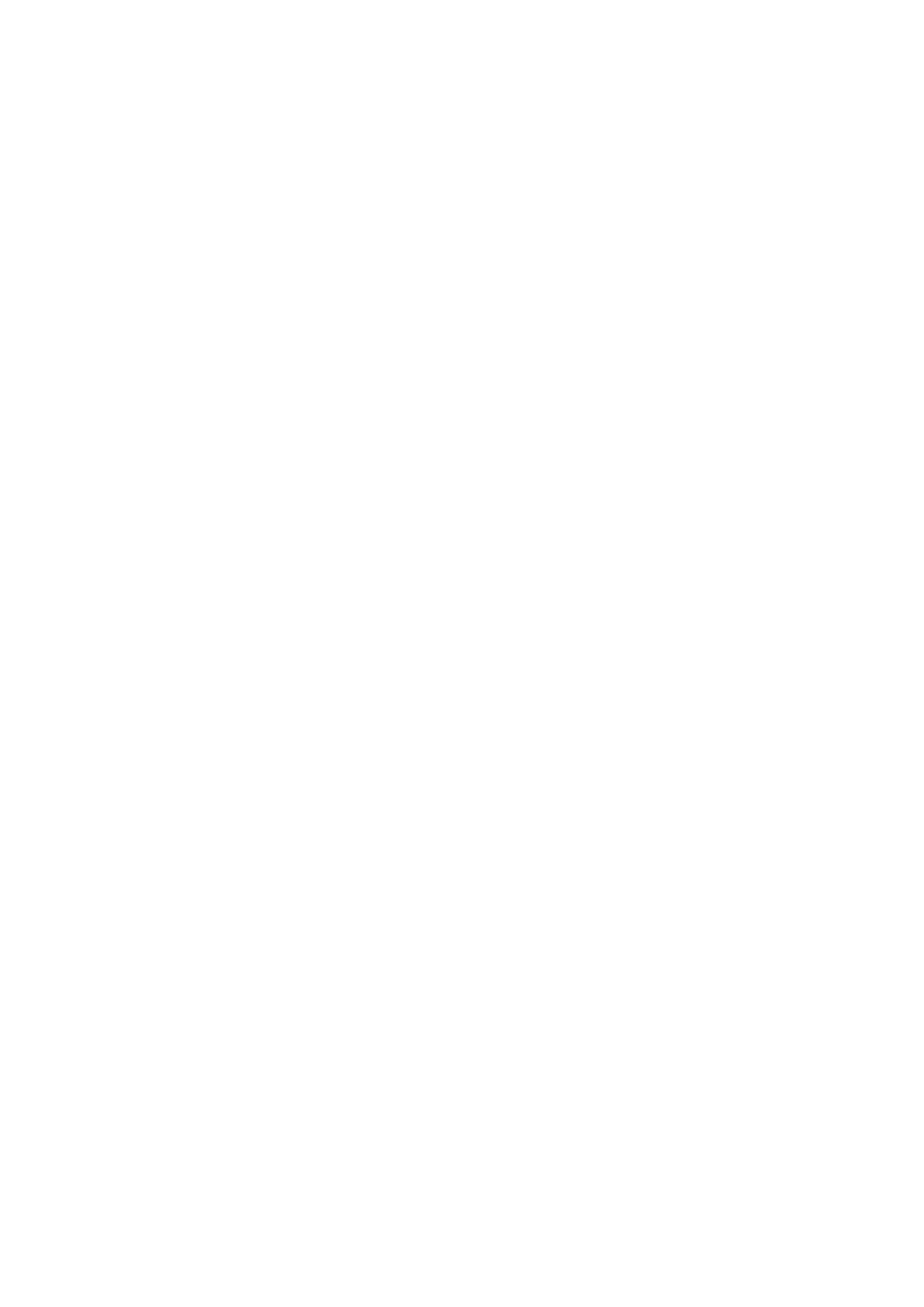# **Contents**

# Kjeldahl method for determining nitrogen

| The behr program for determination of nitrogen using<br>the Kjeldahl method | 5 |
|-----------------------------------------------------------------------------|---|
| behr Kjeldahl block digestion systems                                       | 6 |
| Standard Kjeldahl block digestion systems, behr K 8, K 12 and K 20          | 6 |
| Micro Kjeldahl block digestion systems, behr K 16, K 24 and K 40            | 6 |
| Macro Kjeldahl block digestion systems, behr K 8 B                          |   |
| behr Kjeldahl block digestion systems with fully automatic lift_            | 8 |
| Accessories for Kjeldahl block digestion systems                            | 9 |



| Infrared rapid digestion units                 | 10 |
|------------------------------------------------|----|
| Infrared digestion compared to block digestion | 10 |
| Digestion units                                |    |
| Accessories for behr InKjel                    | 15 |

| behrosog 3 scrubber |  |
|---------------------|--|
|                     |  |



| behr steam distillers S 1 to S 5                                                                                                                                                                                              | 18 |
|-------------------------------------------------------------------------------------------------------------------------------------------------------------------------------------------------------------------------------|----|
| Steam distiller S1                                                                                                                                                                                                            | 19 |
| Steam distiller S2 and the control of the control of the control of the control of the control of the control of the control of the control of the control of the control of the control of the control of the control of the | 19 |
| Steam distiller S3                                                                                                                                                                                                            | 20 |
| Steam distiller S4                                                                                                                                                                                                            | 20 |
| Steam distiller S5                                                                                                                                                                                                            |    |
|                                                                                                                                                                                                                               |    |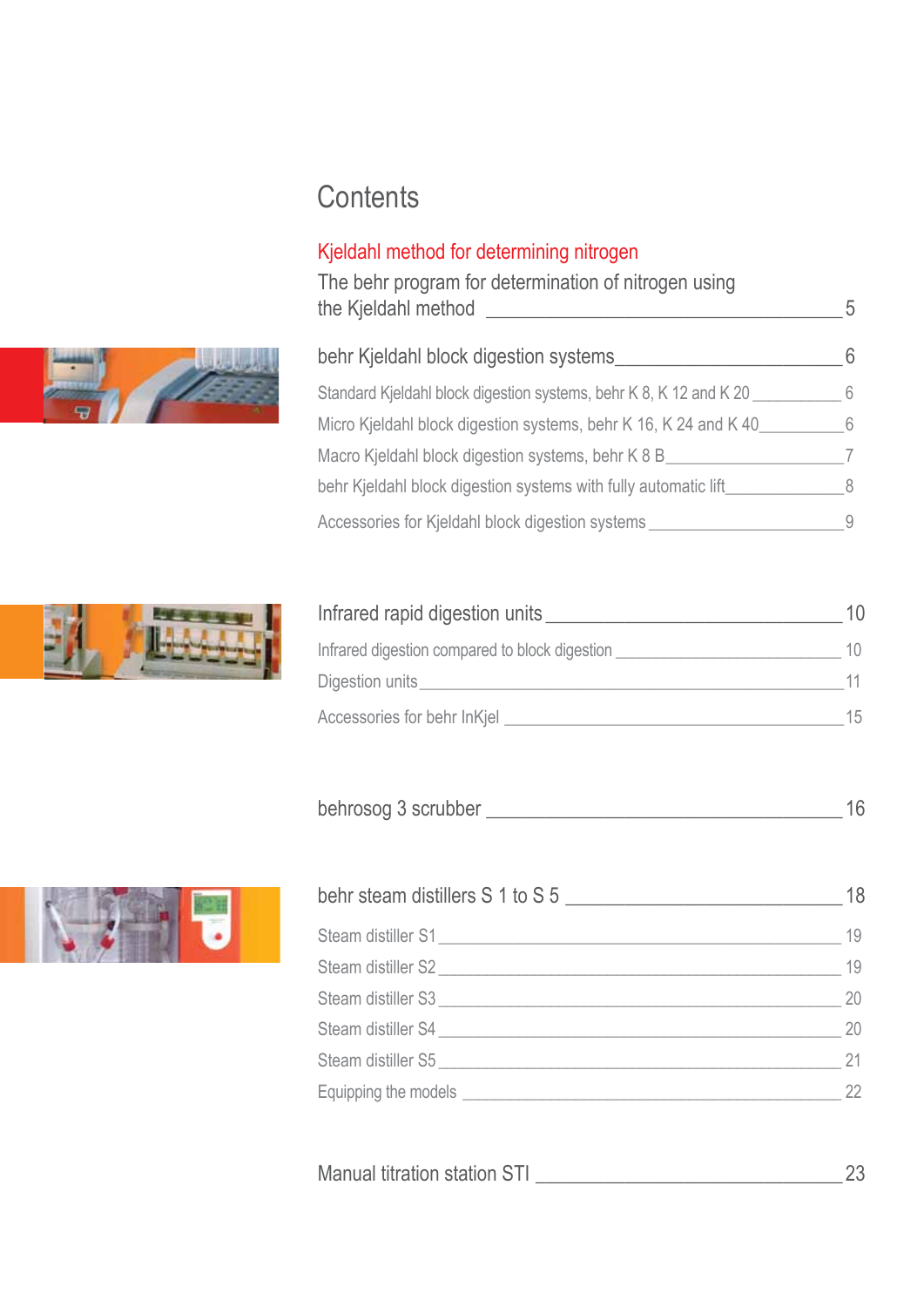# The behr program for the









# Kjeldahl method for determining nitrogen

The behr program for the determination of nitrogen using the Kjeldahl method provides the user individually configurable complete solutions for the laboratory.

#### Digestion units

#### Kjeldahl block digestion systems

Block digestion systems with high-quality corrosion-resistant block housing made of stainless steel. Manual or with automatic lift.

- $\blacksquare$  High-efficiency heating and extraction hood with exhaust collector
- $\blacksquare$  behr single-knob control for particularly easy and fast programming
- $\blacksquare$  Menu navigation in national language
- $\blacksquare$  10 freely configurable programs for block temperature and digestion time
- $\blacksquare$  Applications can be saved

#### Standard systems

Digestion vessels with 250 ml volume (8, 12 or 20 sample slots)

#### Micro-Kjeldahl systems

Digestion vessels with 100 ml volume (16, 24 or 40 sample slots)

#### Infrared digestion systems

The digestion units of the behrotest® InKjel series are equipped with efficient quartz glass infrared heating.

The quality and positioning of the behr infrared heaters guarantees the user identical heating phases and digestion temperatures on all sample slots. This also applies to double-rowed arrangement in insert racks for 12 samples.

Direct sample heating by the infrared heaters prevents the agonisingly long heating and cooling times of conventional heating block systems.

The behrotest® InKjel is therefore the ideal rapid digestion system for the determination of nitrogen using the Kjeldahl method and other high-temperature digestion tests.

#### **Scrubber**

The two-stage behrosog scrubber – pre-separator plus safety stage – prevents any acid fumes whatsoever from reaching the environment.

#### Titration stations

The behrotest® STI manual titration station or an automatic titrator ensure reliable, safe and fast titration for completion of the nitrogen determination.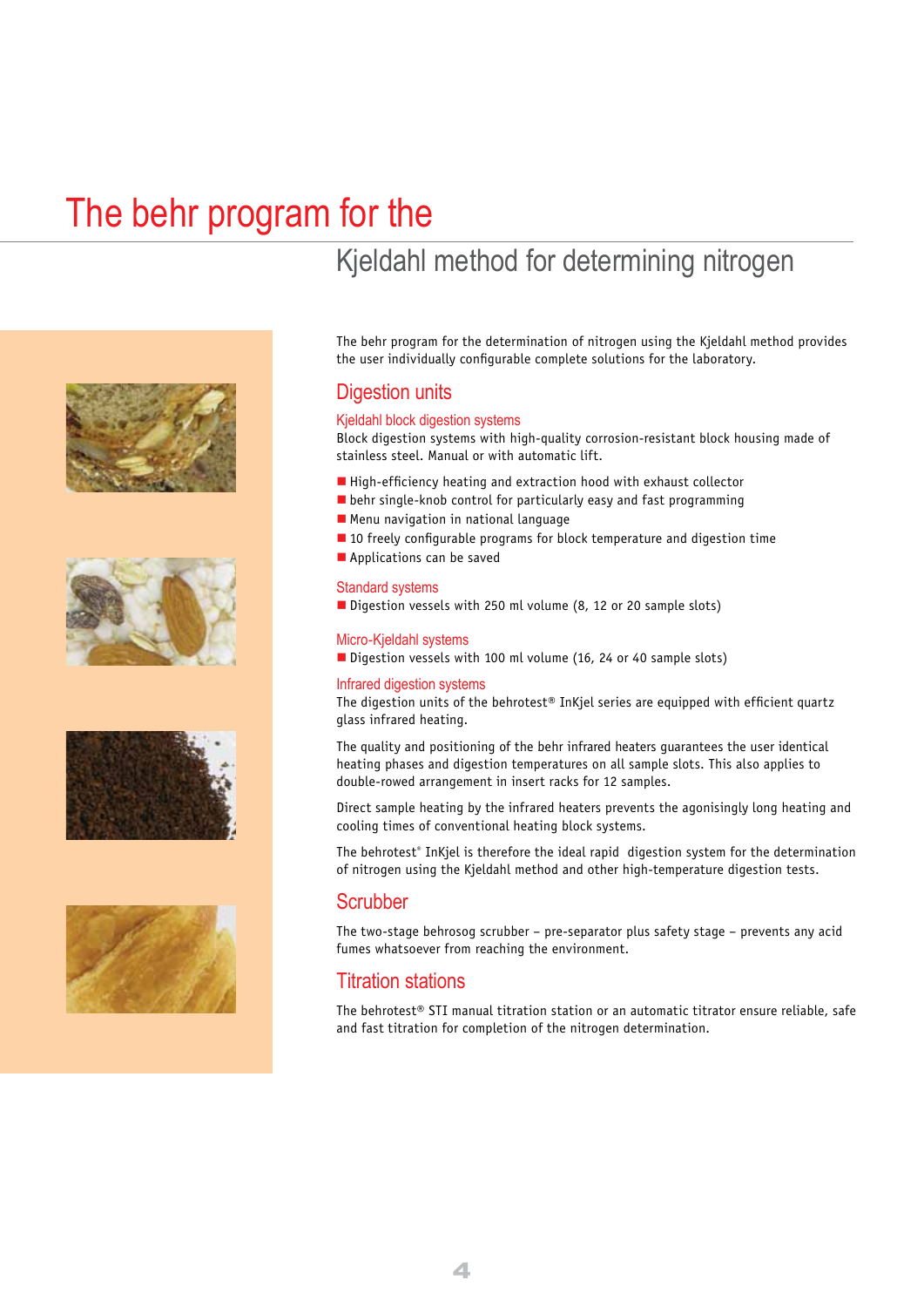# Areas of application

| <b>Dairies</b>             |         | Cocoa/drinking chocolate |              |
|----------------------------|---------|--------------------------|--------------|
| Meat/sausages              |         | Biogas plants            |              |
| Preserves/<br>canned foods |         | <b>Malt houses</b>       |              |
| Coffee                     | Spirits |                          | Delicatessen |
| <b>Feedstuffs</b>          |         | <b>Nuts</b>              | Wastewater   |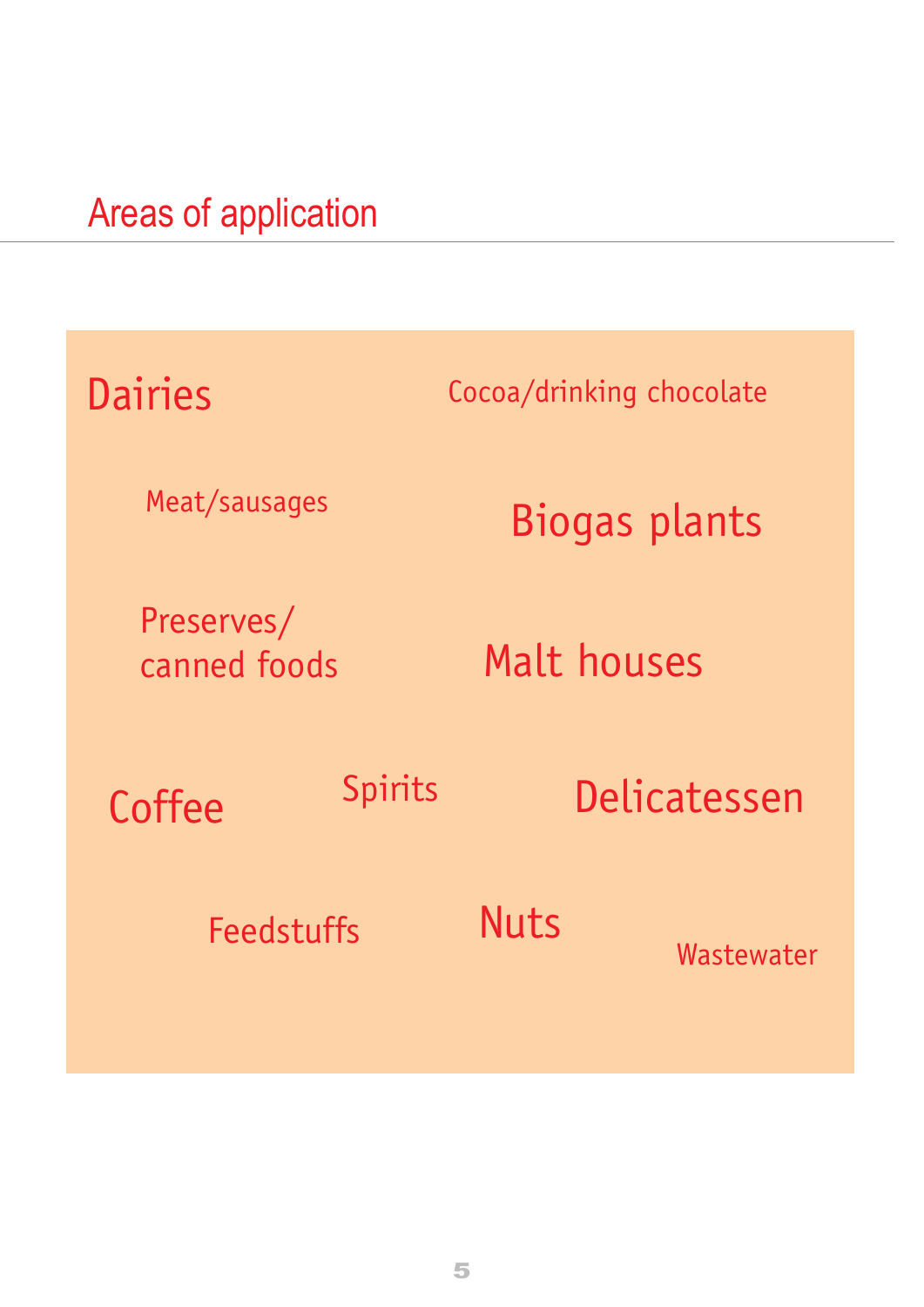# Block digestion systems



K 12



# Standard Kjeldahl block digestion systems, behr K 8, K 12 and K 20

Block digestion systems with high-quality corrosion-resistant block housing made of stainless steel. With 8, 12 or 20 sample slots for standard Kjeldahl digestion vessels with a volume of 250 ml. High-efficiency heating and extraction hood with exhaust collector.

 $\blacksquare$  behr single-knob control for particularly easy and fast programming.

behr Kjeldahl block digestion systems

- $\blacksquare$  Menu navigation in national language.
- $\blacksquare$  10 freely configurable programs for block temperature and digestion time.
- $\blacksquare$  Applications can be saved.
- $\blacksquare$  USB interface.
- $\blacksquare$  The Windows software supplied enables the user to bidirectionally transfer applicationspecific time/temperature profiles between one or several units and a PC via the interface.
- $\blacksquare$  The removable inspection door on the insertion rack enables the progress of the digestion to be observed.

Complete systems with digestion vessels, rack and extraction hood.

Standard Kjeldahl block digestion system

| Type | Product description                                                    | Art. No.  |
|------|------------------------------------------------------------------------|-----------|
| K 8  | with 8 sample slots, for digestion vessels<br>with a volume of 250 ml  | 804849100 |
| K 12 | with 12 sample slots, for digestion vessels<br>with a volume of 250 ml | 804849101 |
| K 20 | with 20 sample slots, for digestion vessels<br>with a volume of 250 ml | 804849102 |

### Micro Kjeldahl block digestion systems, behr K 16, K 24 and K 40

Block digestion systems with high-quality corrosion-resistant block housing made of stainless steel. With 16, 24 or 40 sample slots for micro Kjeldahl digestion vessels with a volume of 100 ml. High-efficiency heating and extraction hood with exhaust collector.

- $\blacksquare$  behr single-knob control for particularly easy and fast programming.
- $\blacksquare$  Menu navigation in national language.
- $\blacksquare$  10 freely configurable programs for block temperature and digestion time.
- $\blacksquare$  Applications can be saved.
- $\blacksquare$  USB interface.
- $\blacksquare$  The Windows software supplied enables the user to bidirectionally transfer applicationspecific time/temperature profiles between one or several units and a PC via the interface.
- $\blacksquare$  The removable inspection door on the insertion rack enables the progress of the digestion to be observed.

Complete systems with digestion vessels, rack and extraction hood.

Micro Kjeldahl block digestion system

| Type | Product description                                                    | Art. No.  |
|------|------------------------------------------------------------------------|-----------|
| K 16 | with 16 sample slots, for digestion vessels<br>with a volume of 100 ml | 804849150 |
| K 24 | with 24 sample slots, for digestion vessels<br>with a volume of 100 ml | 804849151 |
| K 40 | with 40 sample slots, for digestion vessels<br>with a volume of 100 ml | 804849152 |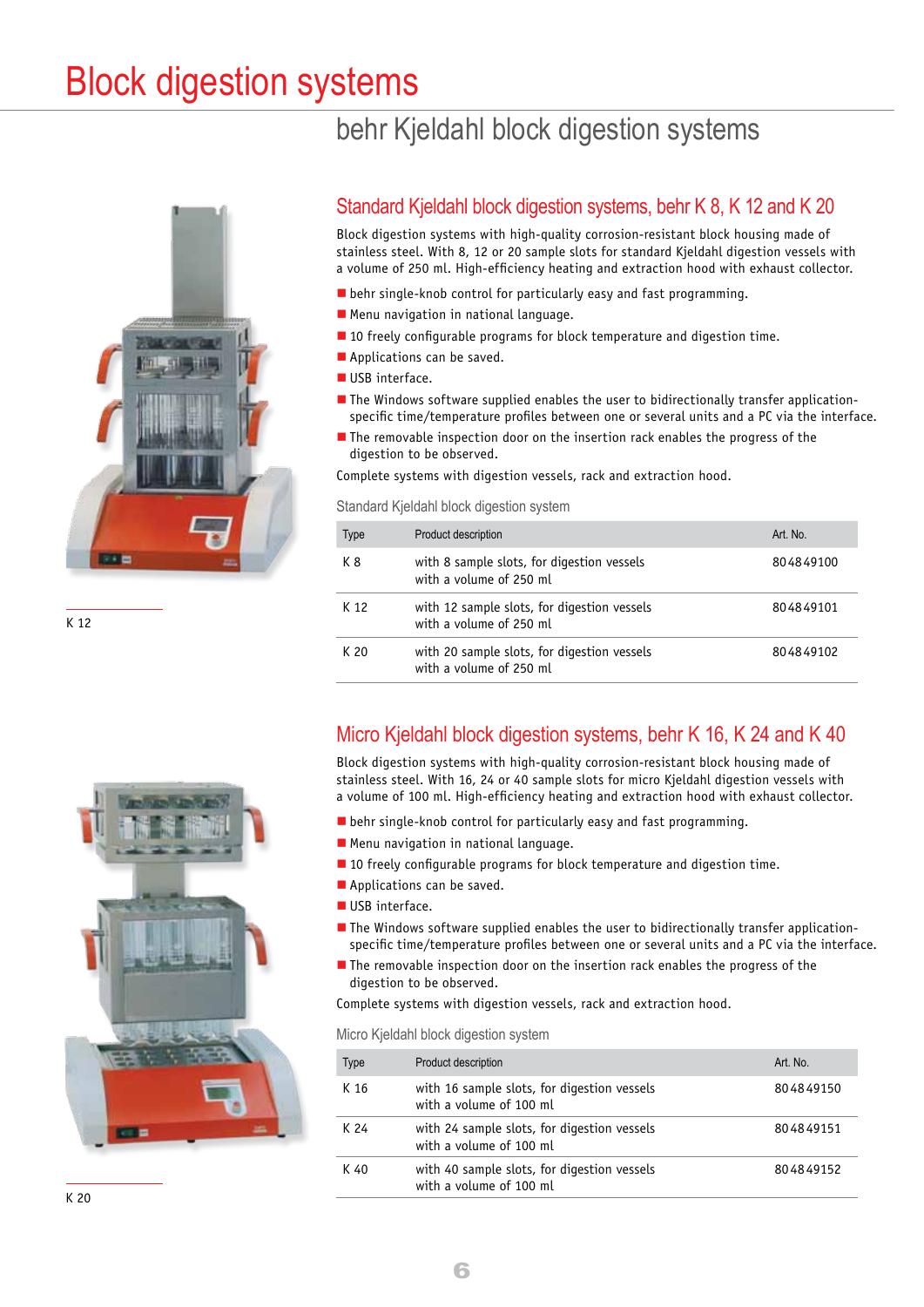## Macro-Kjeldahl block digestion systems, behr K 8 B

Block digestion systems with high-quality corrosion-resistant block housing made of stainless steel. With 8 sample slots, for macro Kjedldahl digestion vessels with a volume of 500 ml. High-efficiency heating and extraction hood with exhaust collector.

- $\blacksquare$  behr single-knob control for particularly easy and fast programming.
- $\blacksquare$  Menu navigation in national language.
- $\blacksquare$  10 freely configurable programs for block temperature and digestion time.
- $\blacksquare$  Applications can be saved.
- **u** USB interface.
- $\blacksquare$  The Windows software enables the user to bidirectionally transfer application-specific time/temperature profiles between one or several units and a PC.
- $\blacksquare$  The removable inspection door on the insertion rack enables the progress of the digestion to be observed.

Complete systems with digestion vessels, rack and extraction hood.

Macro Kjeldahl block digestion system

| <b>Type</b> | Product description                                                   | Art. No.  |
|-------------|-----------------------------------------------------------------------|-----------|
| K 8 B       | with 8 sample slots, for digestion vessels<br>with a volume of 500 ml | 804849110 |



#### Technical data of the behr Kjeldahl block digestion systems

|                                          | <b>K8</b>                                        | K 12             | K 16/K 24        | K 20/K 40        |
|------------------------------------------|--------------------------------------------------|------------------|------------------|------------------|
| <b>Voltage</b>                           |                                                  | 230 VAC          |                  |                  |
| <b>Frequency</b>                         | 50/60 Hz                                         |                  |                  |                  |
| <b>Power consumption</b>                 | 1000 W                                           | 1500 W           | 1500 W           | 2200 W           |
| Current consumption                      | 5 A                                              | 8 A              | 8 A              | 10A              |
| Weight (incl. vessels)                   | approx.<br>28 kg                                 | approx.<br>30 kg | approx.<br>30 kg | approx.<br>34 kg |
| Dimensions in cm $(W \times D \times H)$ | approx. 42 x 51 x 76.5<br>approx. 48 x 51 x 76.5 |                  |                  |                  |
| Temperature range                        | $450^\circ$                                      |                  |                  |                  |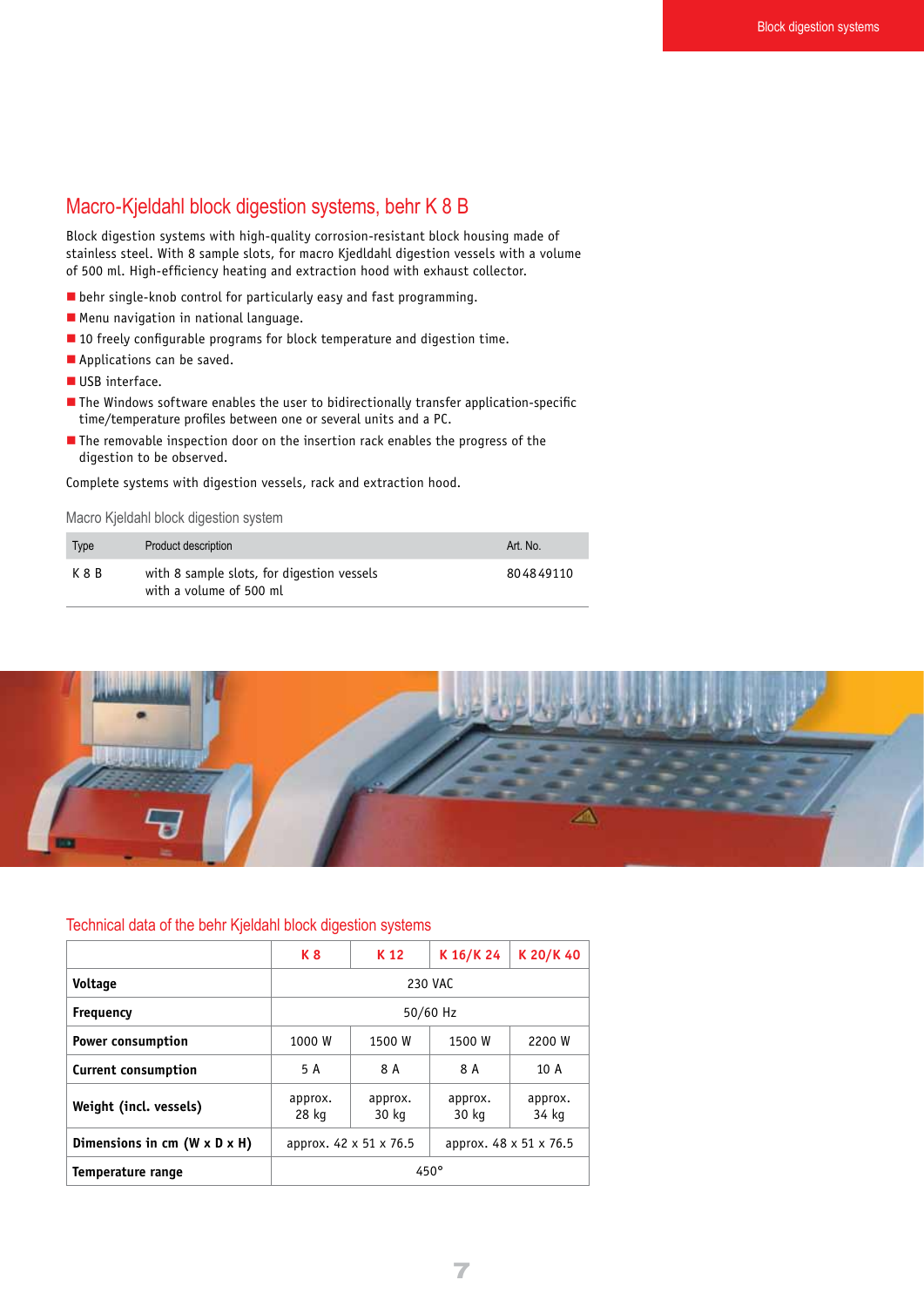

K 40 L

## behr Kjeldahl block digestion systems with fully automatic lift

behr's L series Kjeldahl block digestion systems are equipped with a fully automatic lift. This enables the user to avoid handling the heavy samples unit and the hot chemicals. The software not only controls the sample lift but also the behrosog 3 and therefore enables largely automatic digestion.

At the end of the digestion the lift moves the complete unit upwards, including the rack and extraction hood. Following a freely programmable cooling/ extraction time, it raises the extraction hood and moves it into the end position.

- **n** Temperature profiles and the starting time of the digestion are freely programmable.
- $\blacksquare$  behr single-knob control for particularly easy and fast programming.
- **USB** interface.
- The Windows software supplied enables the user to bidirectionally transfer applicationspecific time/temperature profiles via the interface between one or several units (K 12 L, K 20 L, K 24 L and K 40 L) and a PC.
- $\blacksquare$  The removable inspection door on the insertion rack enables the progress of the digestion to be observed.

Available with 230 V~/50-60 Hz.

behr Kjeldahl block digestion systems with fully automatic lift

| Type   | Product description                                                                                                              | Art. No.  |
|--------|----------------------------------------------------------------------------------------------------------------------------------|-----------|
| K 12 L | Automatic Kieldahl block digestion system with lift.<br>12 sample slots, for digestion vessels with a volume<br>$of$ 250 $ml$    | 804849160 |
| K 20 L | Automatic Kieldahl block digestion system with lift.<br>20 sample slots, for digestion vessels with a volume<br>of 250 ml        | 804849161 |
| K 24 L | Automatic micro Kjeldahl block digestions<br>system with lift. 24 sample slots, for digestion vessels with a<br>volume of 100 ml | 804849162 |
| K 40 L | Automatic micro Kjeldahl block digestions<br>system with lift. 40 sample slots, for digestion vessels with a<br>volume of 100 ml | 804849163 |

## Fully automatic

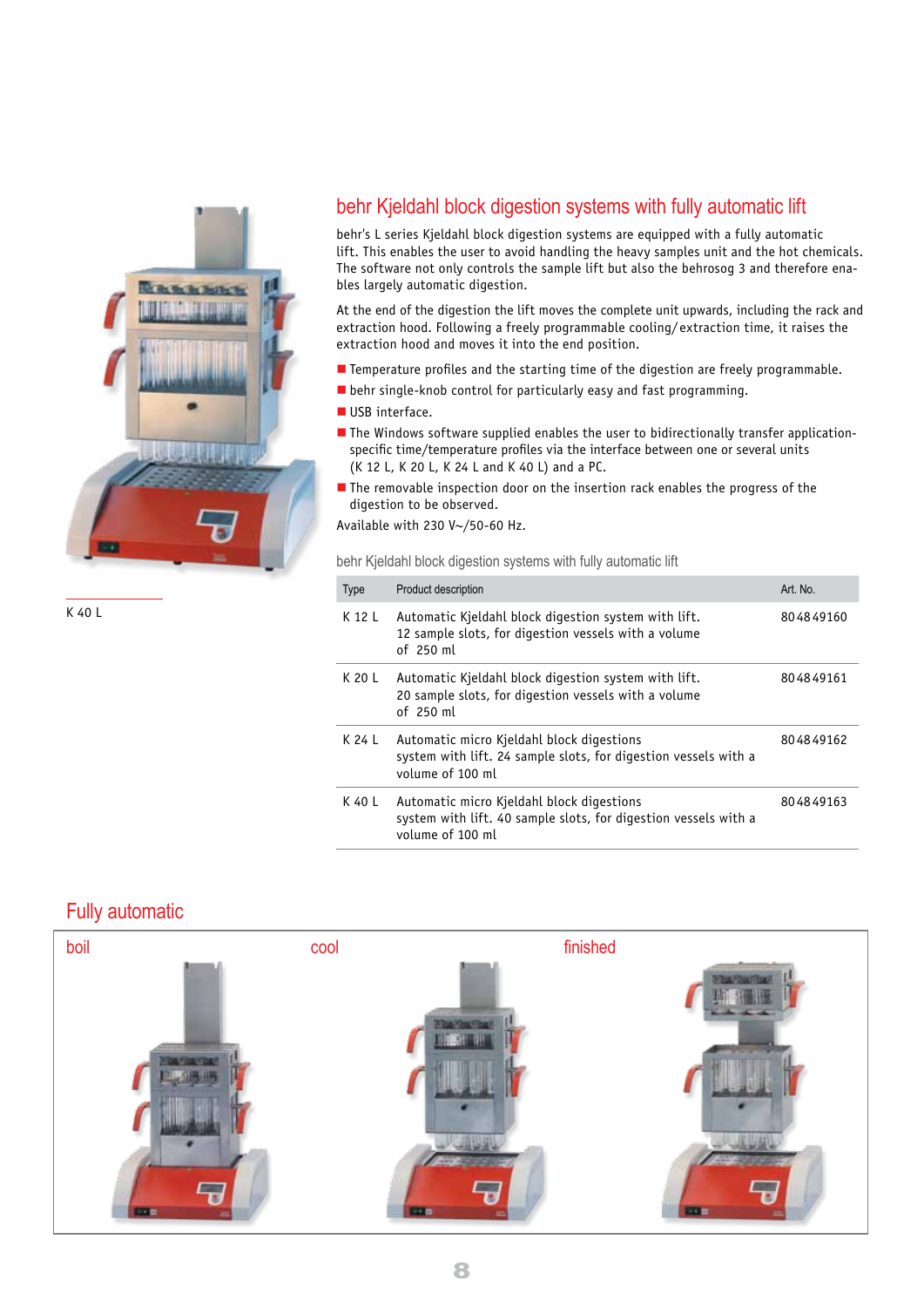# Accessories for Kjeldahl block digestion systems

Digestion vessels for K blocks

| Type            | Product description                                      | Art. No.  |
|-----------------|----------------------------------------------------------|-----------|
| SR 3i           | Round bottom digestion vessel, 250 ml                    | 804841015 |
| SR 4            | Round bottom digestion vessel, 100 ml for micro Kjeldahl | 804841016 |
| SR <sub>5</sub> | Round bottom digestion vessel, 500 ml for K 8 B          | B00373170 |

Accessories for the behr Kjeldahl digestion

| Type            | Product description                                                                                                                          | Art. No.  |
|-----------------|----------------------------------------------------------------------------------------------------------------------------------------------|-----------|
| KT 1            | Catalyst tablets $(5.0 \text{ g K}, 50)$ ; 0.5 g CuSO <sub>2</sub> ),<br>tin with 1000 tablets (CX)                                          | 804840100 |
| KT 2            | Catalyst tablets (5.0 g K <sub>2</sub> SO <sub>2</sub> ; 0.15 g CuSO <sub>2</sub> ; 0.15 g TiO <sub>2</sub> ),<br>tin with 1000 tablets (CT) | 804840101 |
| KT <sub>3</sub> | Catalyst tablets (3.5 g K <sub>2</sub> SO <sub>2</sub> ; 0.4 g CuSO <sub>2</sub> ),<br>tin with 1000 tablets (CK)                            | 804840103 |
| KT 4            | Catalyst tablets (3.5 g $K2SO2$ ; 3.5 g Se),<br>tin with 1000 tablets (ST)                                                                   | 804840103 |
| <b>AFS</b>      | Anti-foam tablets, tin with 100 tablets for<br>steam distillation                                                                            | 804840102 |
| SIST 100        | Boiling stones for the Kjeldahl digestion, contents 100 q                                                                                    | 804830700 |
| WP              | Weighing paper, block of 250 sheets, 95 x 110 mm                                                                                             | B00441136 |



 $KT<sub>1</sub>$ 



SIST 100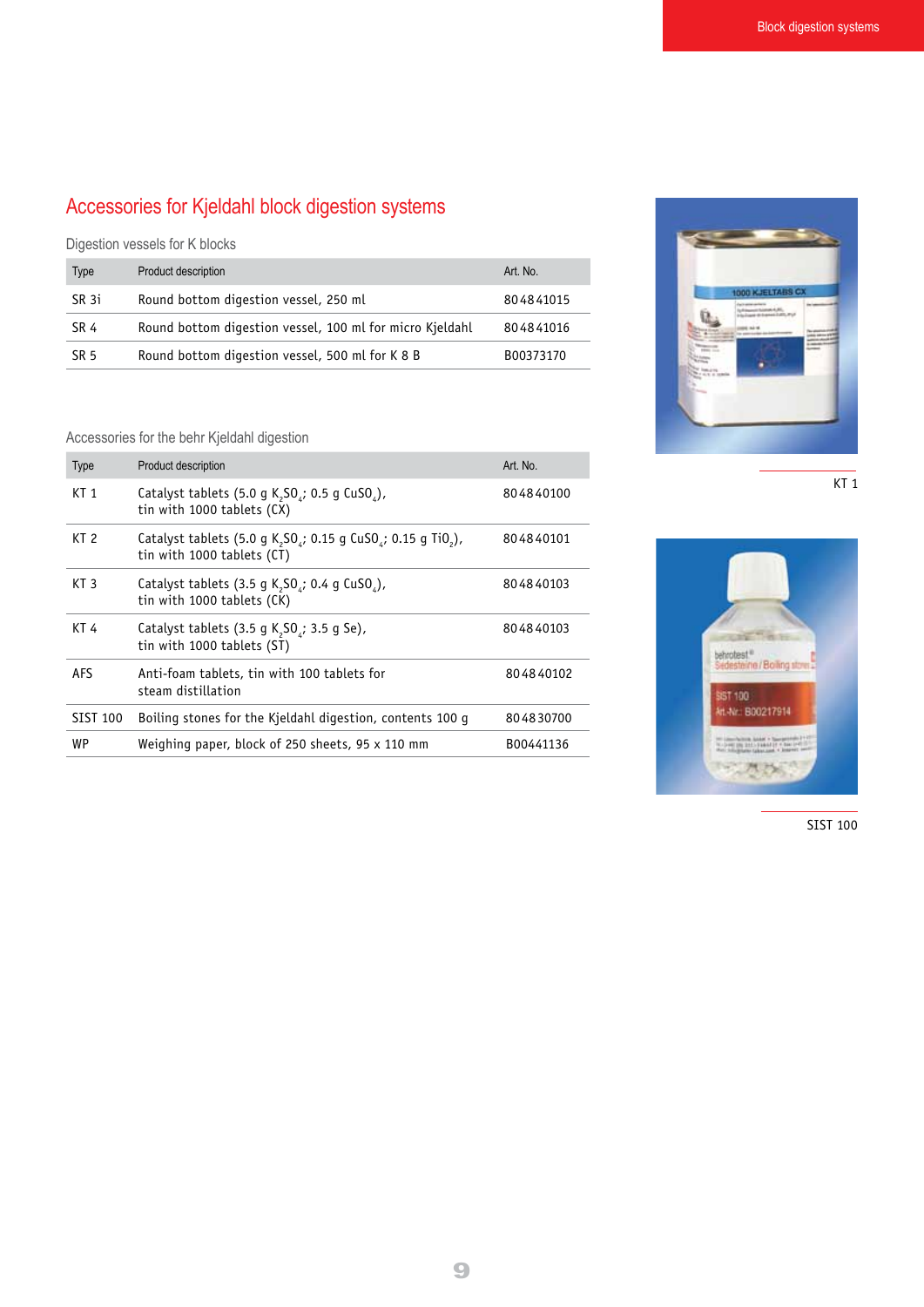# Infrared rapid detection units

# behrotest<sup>®</sup> InKjel



# Infrared digestion compared to block digestion

Particularly uniform heating of the samples using side heaters, therefore no zones with different temperatures. Hardly any boiling delays.

Samples are heated from underneath, therefore higher requirements for users to prevent boiling delays.





## Quartz heaters:

- $\blacksquare$  uniform effect along the entire length
- insulated from the housing, no energy loss through heat transfer
- $\blacksquare$  full heat output within 1 minute, no preheating required

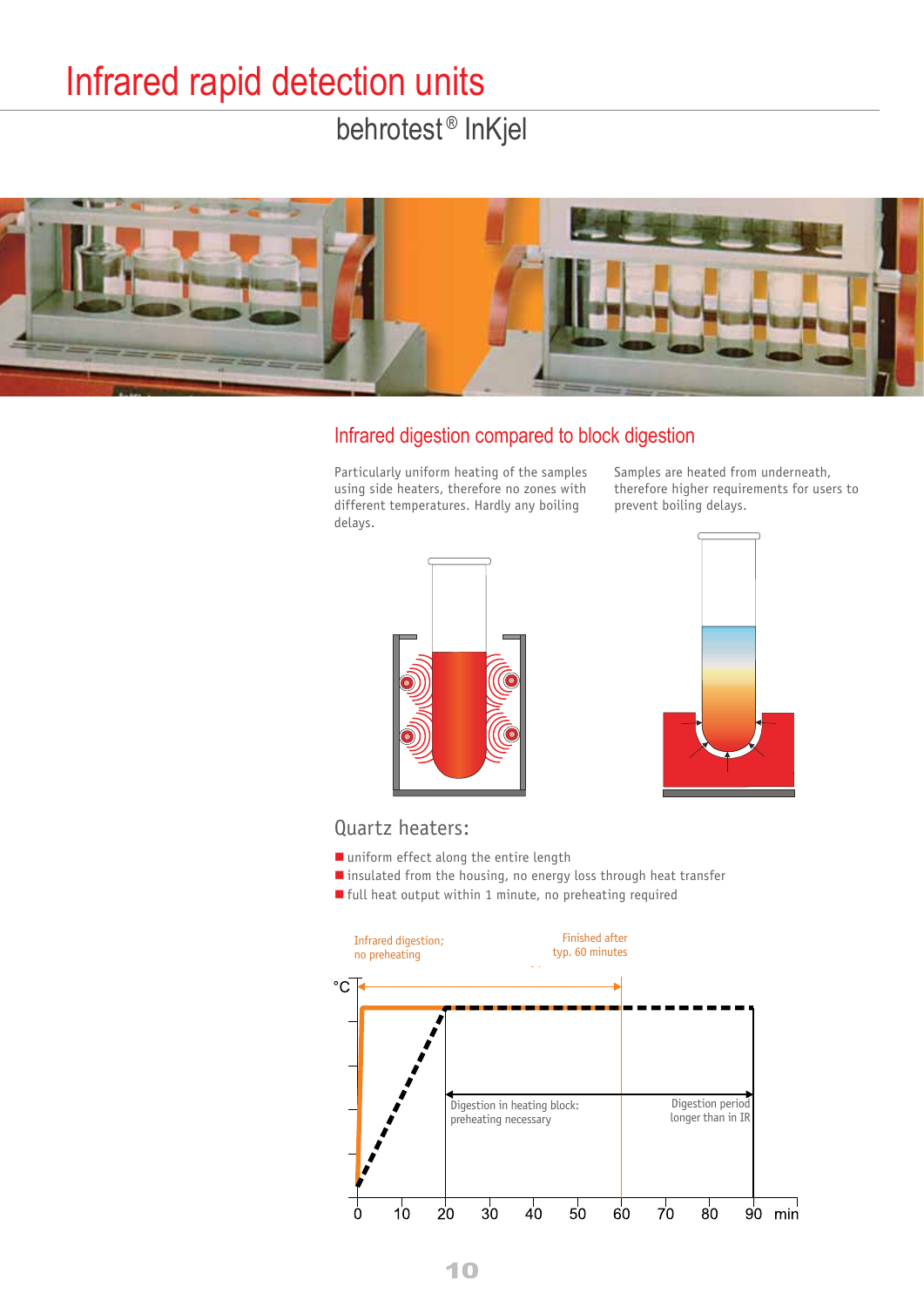### Digestion units

The digestion units of the behrotest® InKjel series are equipped with efficient infrared heating. The quality and positioning of the behr infrared heaters guarantees the user identical heating phases and digestion temperatures on all sample slots. This also applies to doublerowed arrangement in insert racks for 12 samples. The digestion tubes hang in the rack and do not touch the bottom of the digester. As a result, the digestion vessels are at less risk of breakage than in an aluminium heating block.

- $\blacksquare$  Direct sample heating by the infrared heaters prevents the agonisingly long heating times of conventional heating block systems.
- $\blacksquare$  High-quality quartz heaters instead of the usual steel tubular heating elements ensure particularly uniform heating of all sample slots
- $\blacksquare$  behr single-knob control for particularly easy and fast programming
- $\blacksquare$  Menu navigation in national language

The behrotest® InKjel is therefore the ideal digestion system for the determination of nitrogen using the Kjeldahl method and other high-temperature digestion tests. With the Kjeldahl digestion method, the temperature is set by the boiling temperature of the sulphuric acid.

#### InKjel 625 M rapid digestion system with manual energy control for 6 sample slots, 250 ml

Rapid digestion system with manual energy control and direct heating of the samples using high-quality quartz infrared heaters (1500 W).

- $\blacksquare$  6 glass digestion tubes of 250 ml
- Quartz infrared heaters reach 830°C in 1 min.
- $\blacksquare$  Uniform heating of all sample slots
- $\blacksquare$  Energy savings compared to aluminium block

Complete system with tiered rack, fume removal unit, insert rack and glass digestion tubes.

| Type | Product description                                                                          | Art. No.  |
|------|----------------------------------------------------------------------------------------------|-----------|
|      | In Kiel 625 M Manually controllable infrared digestion system<br>for 6 glass tubes of 250 ml | 804849998 |



InKjel 625 M

#### InKjel 625 P rapid digestion system with 10 freely configurable programs for energy and digestion time for 6 sample slots, 250 ml

Rapid digestion system with 10 freely configurable programs for energy and digestion time and direct heating of the samples using high-quality quartz infrared heaters (1500 W).

- $\blacksquare$  6 glass digestion tubes of 250 ml
- Quartz infrared heaters reach 830°C in 1 min.
- $\blacksquare$  Uniform heating of all sample slots
- $\blacksquare$  Windows software enables the user to bidirectionally transfer application-specific time/ temperature profiles between one or several units and a PC via the USB interface.
- $\blacksquare$  Energy savings compared to aluminium block

Complete system with tiered rack, fume removal unit, insert rack and glass digestion tubes.

| Type         | Product description                                                   | Art. No.  |
|--------------|-----------------------------------------------------------------------|-----------|
| InKiel 625 P | Programmable infrared digestion system<br>for 6 glass tubes of 250 ml | 804850001 |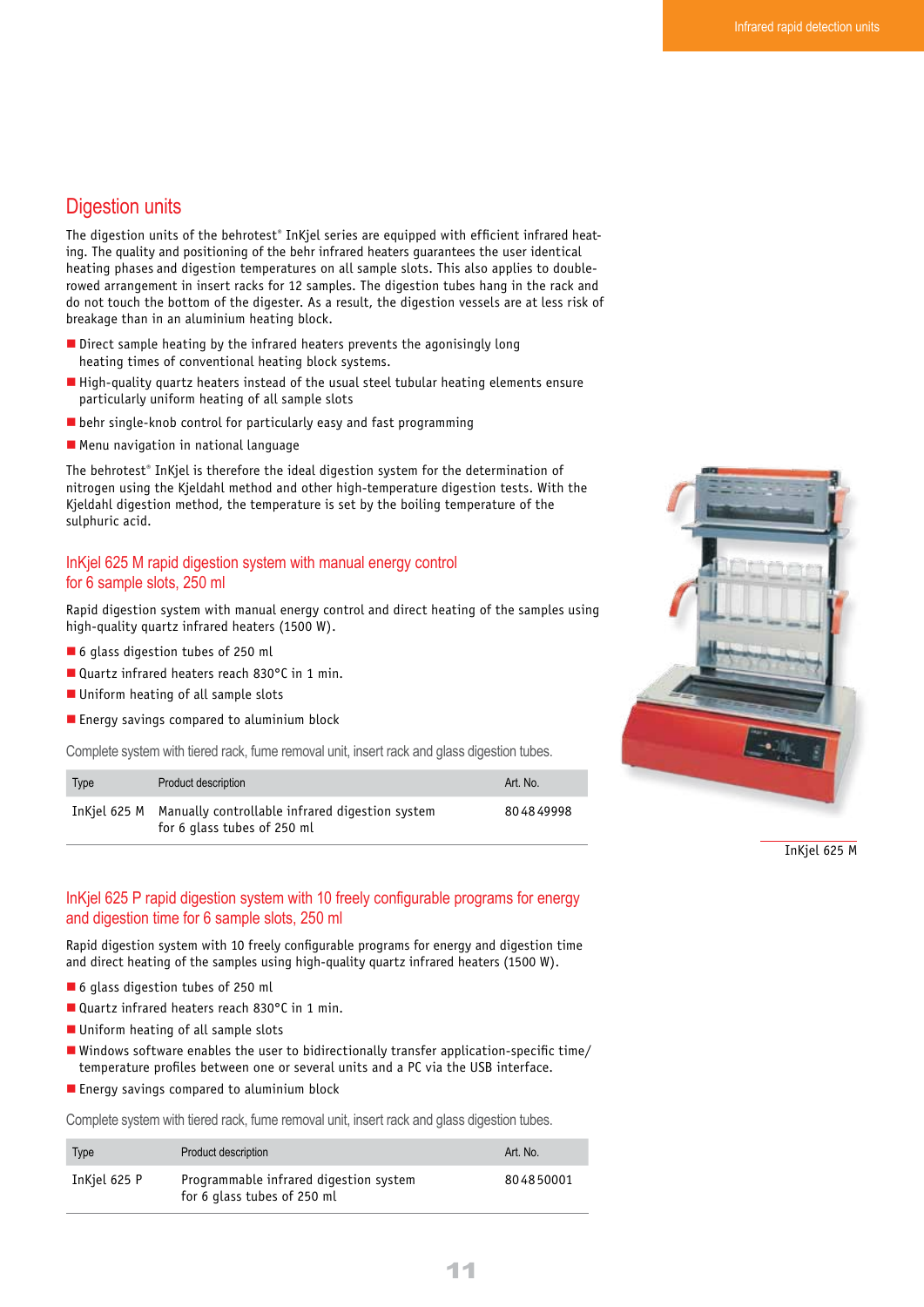

InKjel 625 P

#### InKjel 1210 M rapid digestion system with manual energy control for 12 sample slots, 100 ml

Rapid digestion system with manual energy control and direct heating of the samples using high-quality quartz infrared heaters (1500 W).

- 12 glass digestion tubes of 100 ml
- Quartz infrared heaters reach 830°C in 1 min.
- $\blacksquare$  Uniform heating of all sample slots
- $\blacksquare$  Energy savings compared to aluminium block

Complete system with tiered rack, fume removal unit, insert rack and glass digestion tubes.

| Type          | Product description                                                             | Art. No.  |
|---------------|---------------------------------------------------------------------------------|-----------|
| InKiel 1210 M | Manually controllable infrared digestion system<br>for 12 glass tubes of 100 ml | 804849500 |

#### InKjel 1210 P rapid digestion system with 10 freely configurable programs for energy and digestion time for 12 sample slots, 100 ml

Rapid digestion system with 10 freely configurable programs for energy and digestion time and direct heating of the samples using high-quality quartz infrared heaters (1500 W).

- 12 glass digestion tubes of 100 ml
- Quartz infrared heaters reach 830°C in 1 min.
- $\blacksquare$  Uniform heating of all sample slots
- $\blacksquare$  Windows software enables the user to bidirectionally transfer application-specific time/ temperature profiles between one or several units and a PC via the USB interface.
- $\blacksquare$  Energy savings compared to aluminium block

Complete system with tiered rack, fume removal unit, insert rack and glass digestion tubes.

| <b>Type</b>   | Product description                                                    | Art. No.  |
|---------------|------------------------------------------------------------------------|-----------|
| InKiel 1210 P | Programmable infrared digestion system<br>for 12 glass tubes of 100 ml | 804849501 |

#### InKjel 1225 M rapid digestion system with manual energy control for 12 sample slots, 250 ml

Rapid digestion system with manual energy control and direct heating of the samples using high-quality quartz infrared heaters (1500 W).

- 12 glass digestion tubes of 250 ml
- Quartz infrared heaters reach 830°C in 1 min.
- $\blacksquare$  Uniform heating of all sample slots
- $\blacksquare$  Energy savings compared to aluminium block

Complete system with tiered rack, fume removal unit, insert rack and glass digestion tubes.

| Type          | Product description                                                             | Art. No.  |
|---------------|---------------------------------------------------------------------------------|-----------|
| InKjel 1225 M | Manually controllable infrared digestion system<br>for 12 glass tubes of 250 ml | 804849999 |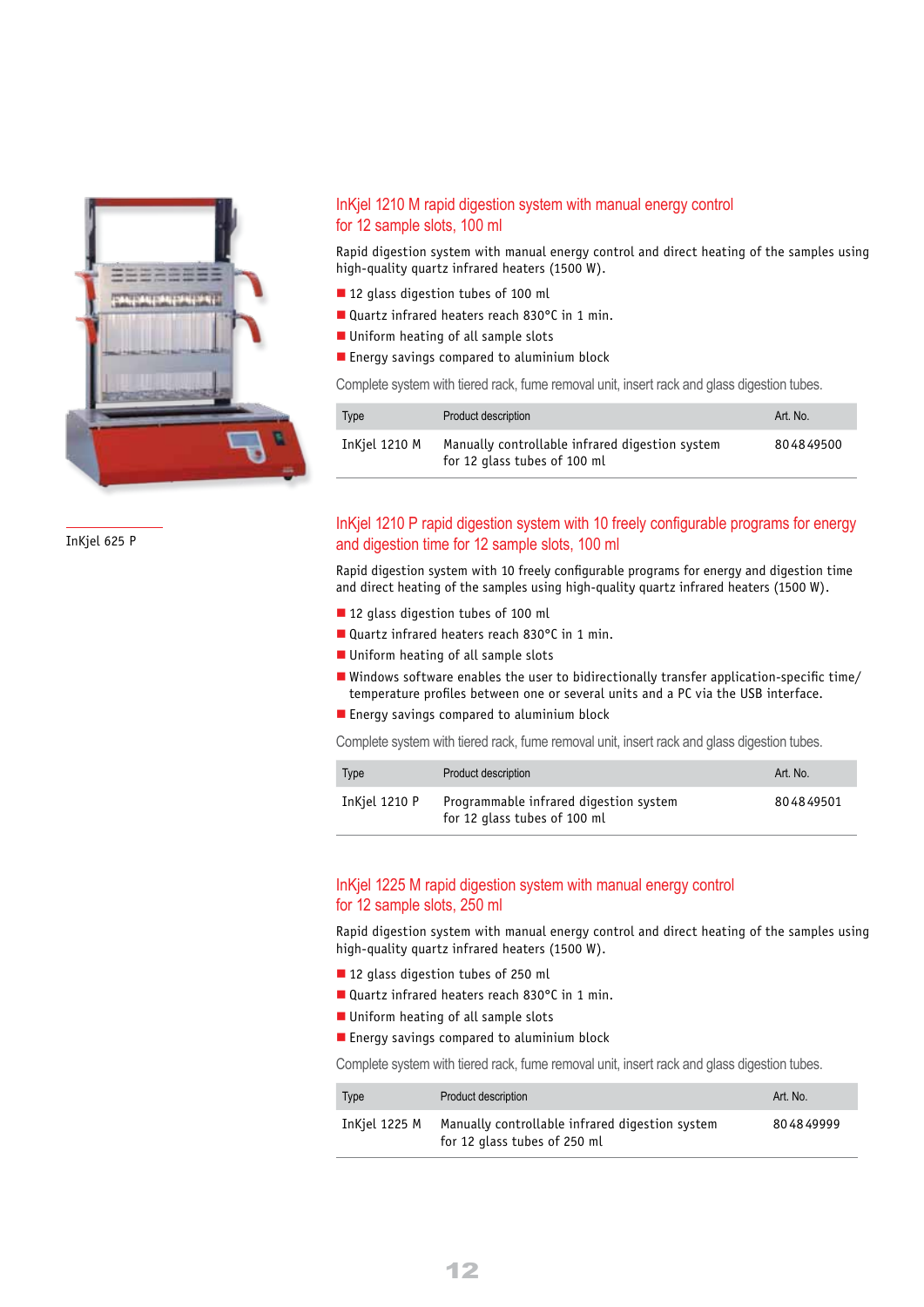#### InKjel 1225 P rapid digestion system with 10 freely configurable programs for energy and digestion time for 12 sample slots, 250 ml

Rapid digestion system with 10 freely configurable programs for energy and digestion time and direct heating of the samples using high-quality quartz infrared heaters (1500 W).

- 12 glass digestion tubes of 250 ml
- Quartz infrared heaters reach 830°C in 1 min.
- $\blacksquare$  Uniform heating of all sample slots
- $\blacksquare$  Windows software enables the user to bidirectionally transfer application-specific time/ temperature profiles between one or several units and a PC via the USB interface.
- $\blacksquare$  Energy savings compared to aluminium block

Complete system with tiered rack, fume removal unit, insert rack and glass digestion tubes.

| Type          | Product description                                                    | Art. No.  |
|---------------|------------------------------------------------------------------------|-----------|
| InKiel 1225 P | Programmable infrared digestion system<br>for 12 glass tubes of 250 ml | 804850002 |

#### InKjel 450 M rapid digestion system with manual energy control for 4 sample slots, 500 ml

Rapid digestion system with manual energy control and direct heating of the samples using high-quality quartz infrared heaters (1500 W).

- 4 glass digestion tubes of 500 ml
- Quartz infrared heaters reach 830°C in 1 min.
- $\blacksquare$  Uniform heating of all sample slots
- **Energy savings compared to aluminium block**

Complete system with tiered rack, fume removal unit, insert rack and glass digestion tubes.

| <b>Type</b> | Product description                                                                          | Art. No.  |
|-------------|----------------------------------------------------------------------------------------------|-----------|
|             | In Kiel 450 M Manually controllable infrared digestion system<br>for 4 glass tubes of 500 ml | 804849450 |

#### InKjel 450 P rapid digestion system with 10 freely configurable programs for energy and digestion time for 4 sample slots, 500 ml

Rapid digestion system with 10 freely configurable programs for energy and digestion time and direct heating of the samples using high-quality quartz infrared heaters (1500 W).

- 4 glass digestion tubes of 500 ml
- Quartz infrared heaters reach 830°C in 1 min.
- $\blacksquare$  Uniform heating of all sample slots
- $\blacksquare$  Windows software enables the user to bidirectionally transfer application-specific time/ temperature profiles between one or several units and a PC via the USB interface.
- $\blacksquare$  Energy savings compared to aluminium block

Complete system with tiered rack, fume removal unit, insert rack and glass digestion tubes.

| <b>Type</b> | Product description                                                                 | Art. No.  |
|-------------|-------------------------------------------------------------------------------------|-----------|
|             | In Kiel 450 P Programmable infrared digestion system<br>for 4 glass tubes of 500 ml | 804850003 |



InKjel 1225 P



InKjel 450M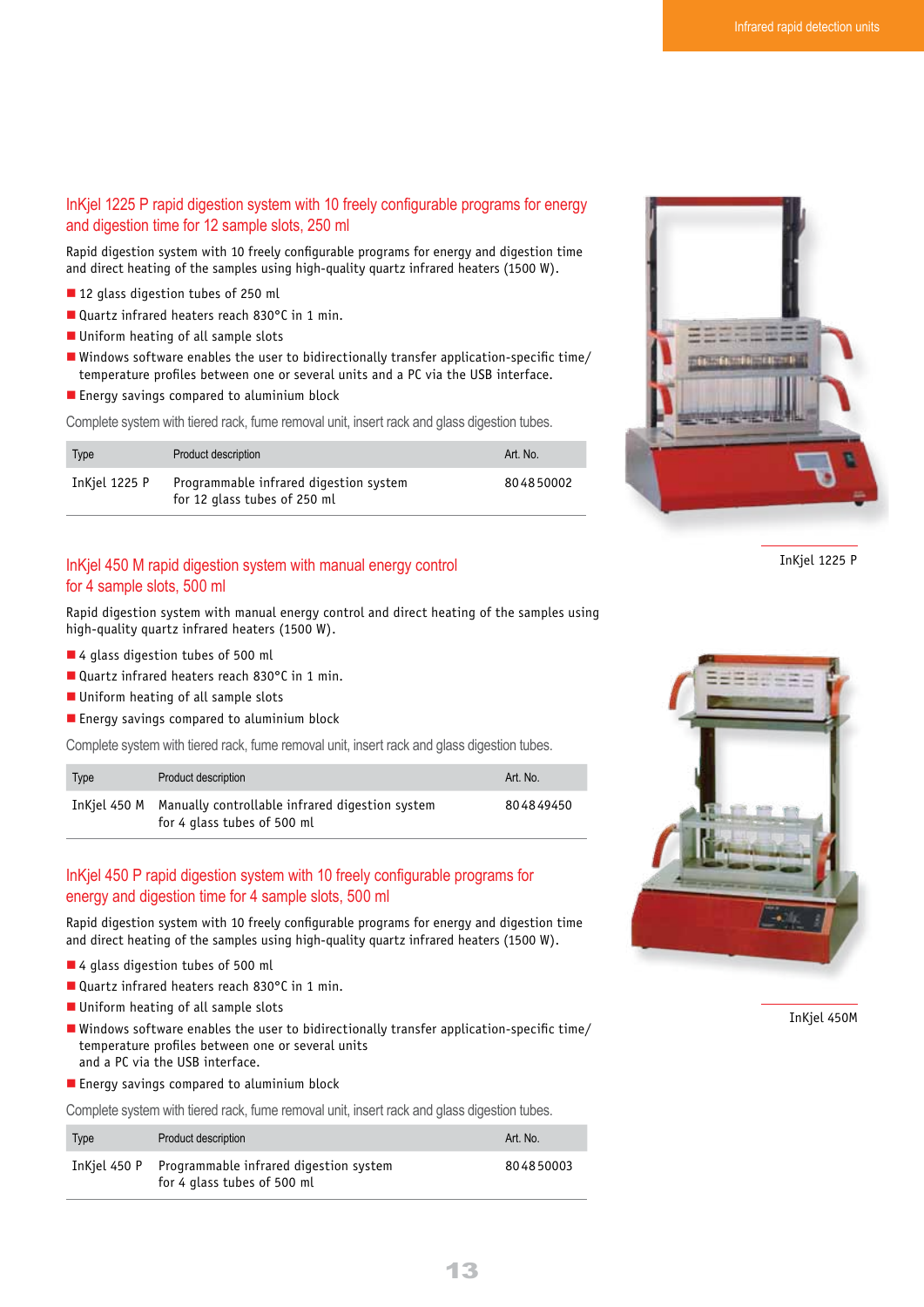

InKjel 475 M

#### InKjel 475 M rapid digestion system with manual energy control for 4 sample slots, 750 ml

Rapid digestion system with manual energy control and direct heating of the samples using high-quality quartz infrared heaters (1500 W).

- 4 glass digestion tubes of 750 ml
- Quartz infrared heaters reach 830°C in 1 min.
- $\blacksquare$  Uniform heating of all sample slots
- **Energy savings compared to aluminium block**

Complete system with tiered rack, fume removal unit, insert rack and glass digestion tubes.

| <b>Type</b> | Product description                                                                          | Art. No.  |
|-------------|----------------------------------------------------------------------------------------------|-----------|
|             | In Kiel 475 M Manually controllable infrared digestion system<br>for 4 glass tubes of 750 ml | 804849475 |

#### InKjel 475 P rapid digestion system with 10 freely configurable programs for energy and digestion time for 4 sample slots, 750 ml

Rapid digestion system with 10 freely configurable programs for energy and digestion time and direct heating of the samples using high-quality quartz infrared heaters (1500 W).

- $\blacksquare$  4 glass digestion tubes of 750 ml
- Quartz infrared heaters reach 830°C in 1 min.
- $\blacksquare$  Uniform heating of all sample slots
- $\blacksquare$  Windows software enables the user to bidirectionally transfer application-specific time/ temperature profiles between one or several units and a PC via the USB interface.
- $\blacksquare$  Energy savings compared to aluminium block

Complete system with tiered rack, fume removal unit, insert rack and glass digestion tubes.

| <b>Type</b> | Product description                                                                | Art. No.  |
|-------------|------------------------------------------------------------------------------------|-----------|
|             | InKiel 475 P Programmable infrared digestion system<br>for 4 glass tubes of 750 ml | 804850004 |

Digestion vessels for InKjel

| <b>Type</b>      | Product description                                      | Art. No.  |
|------------------|----------------------------------------------------------|-----------|
| SR <sub>3i</sub> | Round bottom digestion vessel, 250 ml                    | 804841015 |
| SR 4             | Round bottom digestion vessel, 100 ml for micro Kjeldahl | 804841016 |
| KJ 500           | Round bottom digestion vessel, 500 ml                    | 804851051 |
| KJ 750           | Round bottom digestion vessel, 750 ml for InKjel         | 804851076 |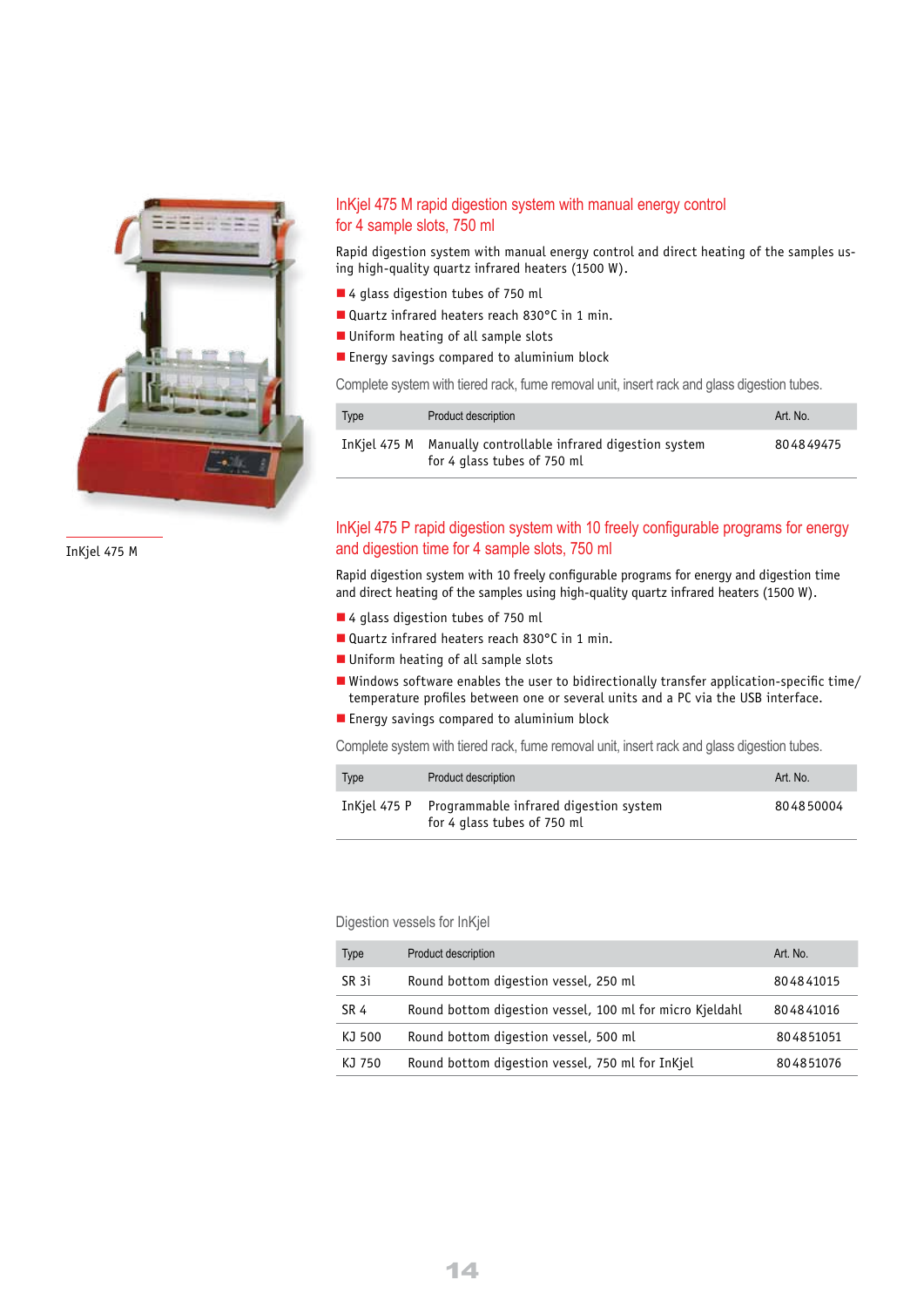| Accessories for behr InKjel |  |  |  |  |
|-----------------------------|--|--|--|--|
|-----------------------------|--|--|--|--|

| <b>Type</b>     | Product description                                                            | Art. No.  |
|-----------------|--------------------------------------------------------------------------------|-----------|
| EG 12/100       | Insert rack for 12 digestion vessels of 100 ml<br>in the InKjel 1210 (M and P) | 804849964 |
| EG 6            | Insert rack for 6 digestion vessels of 250 ml<br>in the InKjel 625 (M and P)   | 804849983 |
| EG 12           | Insert rack for 12 digestion vessels of 250 ml<br>in the InKjel 1225 (M and P) | 804849984 |
| EG 4/500        | Insert rack for 4 digestion vessels of 500 ml<br>in the InKjel 450 (M and P)   | 804849982 |
| EG 4/750        | Insert rack for 4 digestion vessels of 750 ml<br>in the InKjel 475 (M and P)   | 804849978 |
| AE <sub>4</sub> | Fume removal equipment for InKjel 450 and InKjel 475<br>$(M \text{ and } P)$   | 804849985 |
| AE 6            | Fume removal equipment for InKjel 625 (M and P)                                | 804849986 |
| AE 12/100       | Fume removal equipment for InKiel 1210 (M and P)                               | 804849965 |
| AE 12           | Fume removal equipment for InKjel 1225 (M and P)                               | 804849987 |



# Technical data for digestion systems

|                              | <b>InKjel M</b>                                          | <b>InKjel P</b>                   |  |  |
|------------------------------|----------------------------------------------------------|-----------------------------------|--|--|
| Voltage                      | 230 VAC                                                  |                                   |  |  |
| <b>Frequency</b>             | 50/60 Hz                                                 |                                   |  |  |
| <b>Power consumption</b>     | 1500 W                                                   | 1500 W                            |  |  |
| <b>Current consumption</b>   | 8 A                                                      | 8 A                               |  |  |
| Weight (incl. vessels)       | approx. 20 kg                                            | approx. 20 kg                     |  |  |
| Dimensions in cm (W x D x H) | approx. 54 x 44 x 75                                     | approx. 54 x 44 x 75              |  |  |
| <b>Energy setting range</b>  | 0 100%, continuously<br>variable.<br>manually adjustable | $0100\%$<br>in steps of $1\%$     |  |  |
| Time setting range           |                                                          | $0$ 199 min,<br>in steps of 1 min |  |  |
| <b>Programs</b>              | 10                                                       |                                   |  |  |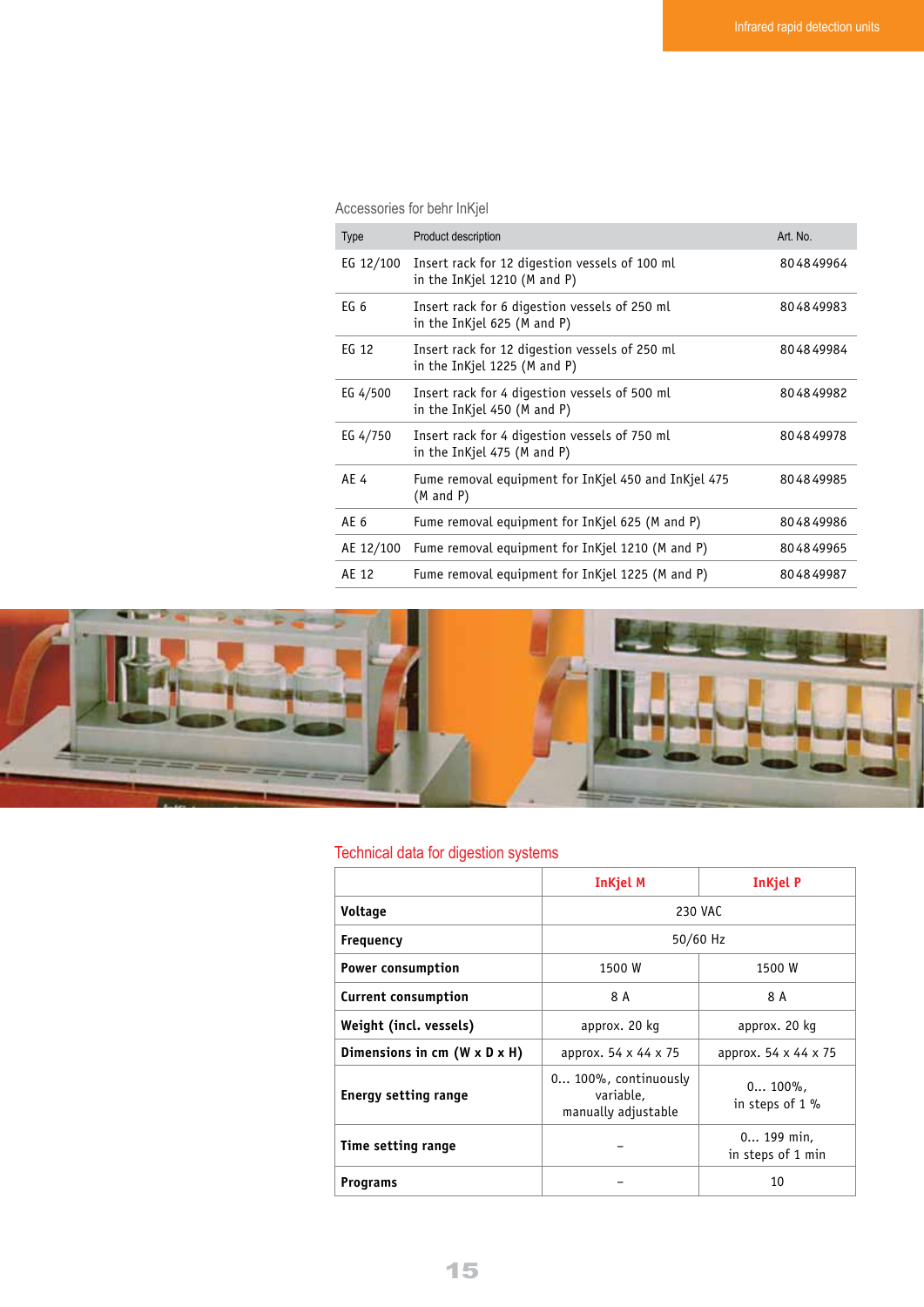# behrosog 3 Scrubber

**Scrubber** 

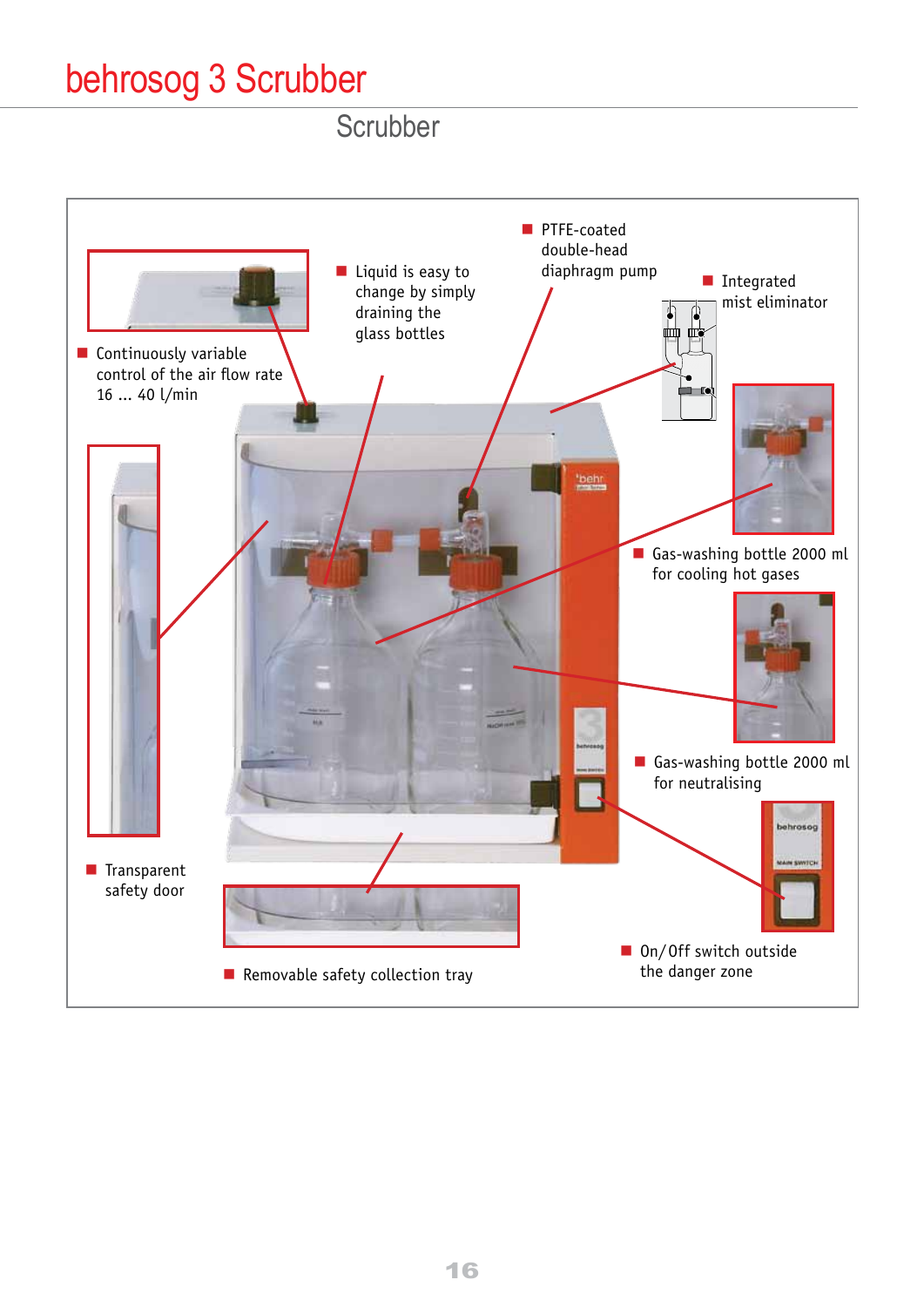## **Scrubber**

The two-stage behrosog process extraction system (scrubber) – pre-separator plus safety stage – prevents any acid fumes whatsoever from reaching the environment. Compact process extraction system for extracting and neutralising aggressive acid fumes, especially from the Kjeldahl digestion method for nitrogen determination. An upstream two-stage pre-separator washes out the toxic substances. The process extraction system is equipped with a vacuum pump 40 l/min. There is no need to connect to the water supply.

- $\blacksquare$  Efficient running costs
- $\blacksquare$  Continuously variable intake flow
- $\blacksquare$  Both cleaning stages (condensation and neutralisation stage) prevent the emission of toxic substances into the environment

Optionally, the additional cooling system for the behrosog 3 ACS can be connected to the system, consisting of stand, bottles and cooler.

#### Scrubber

| Type       | Product description                                                                            | Art. No.  |
|------------|------------------------------------------------------------------------------------------------|-----------|
| behrosog 3 | Scrubber with suction pump (40 l/min), cooling stage,<br>neutralisation stage and drip catcher | 804840008 |
| ACS        | Additional cooling system for behrosog 3, for samples<br>with high water content               | 804840009 |



behrosog 3



#### Technical data for the behrosog 3 scrubber

| <b>Voltage</b>                           | 230 VAC                            |
|------------------------------------------|------------------------------------|
| Frequency                                | 50/60 Hz                           |
| <b>Power consumption</b>                 | 80 W                               |
| Weight                                   | approx. 18 kg                      |
| Dimensions in $cm (W \times D \times H)$ | approx. 38 x 34 x 40               |
| Pump delivery rate                       | max. 40 l/min without backpressure |

behrosog 3 with ACS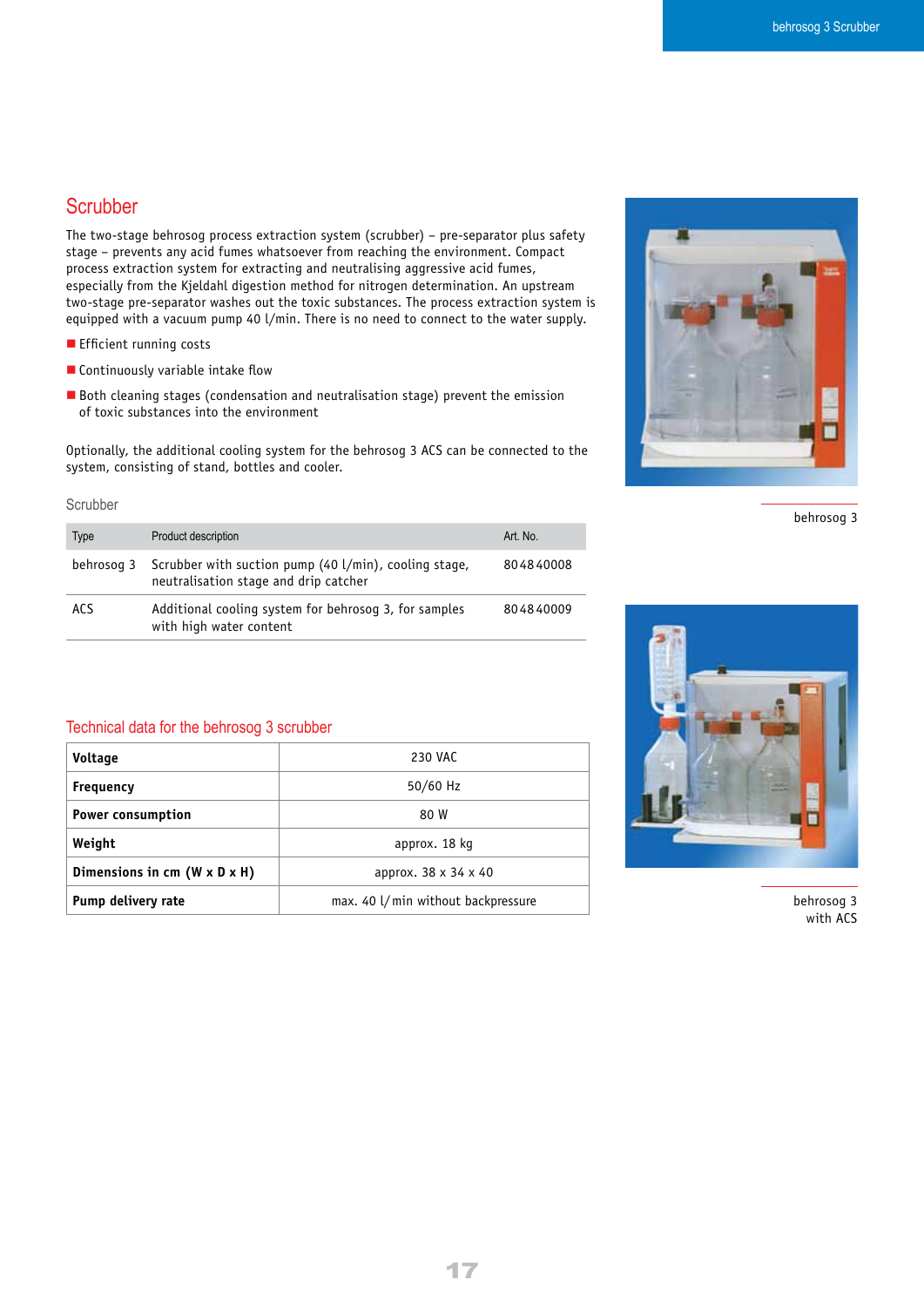# behr steam distillers S 1 to S 5

# Customised features



# Exemplary safety for the steam distillation

behr steam distillers are not only efficient and reliable partners in everyday laboratory life. An important issue during the development and design of the equipment was also the safety of users.

#### Therefore, all steam distillers have:

- $\blacksquare$  a protection switch as master switch, which automatically trips in the event of overload and short-circuit
- $\blacksquare$  a mechanical overpressure safety valve to prevent excessive pressure in the steam generator
- $\blacksquare$  vessel monitoring (distillation is not possible until a vessel has been inserted)
- $\blacksquare$  a door contact switch, which automatically switches off the distiller if the door is open
- $\blacksquare$  a resettable excess temperature thermostat (in the event of lack of water in the steam generator)
- $\blacksquare$  cooling circuit monitoring by means of pressure switches
- $\blacksquare$  temperature-controlled steam heating phase and pressure control via solenoid valve

### Steam distillers

behr S series steam distillers are the optimum addition to the behr Kjeldahl digestion system. Depending on the requirements, the user can choose between five automatic steam distillers. These have identical basic designs, however, their ease of use and degree of automation differ. The top of the range unit, the behr S 5, is prepared for work with an external titrator.

The Windows software supplied enables the user to bidirectionally transfer applicationspecific distillation parameters between one or several units and a PC via the USB interface. The CD includes a library with common applications. During operation, data can be transferred from the unit to the PC via the USB interface. If necessary, the user can save the data and print it out as a graphic diagram.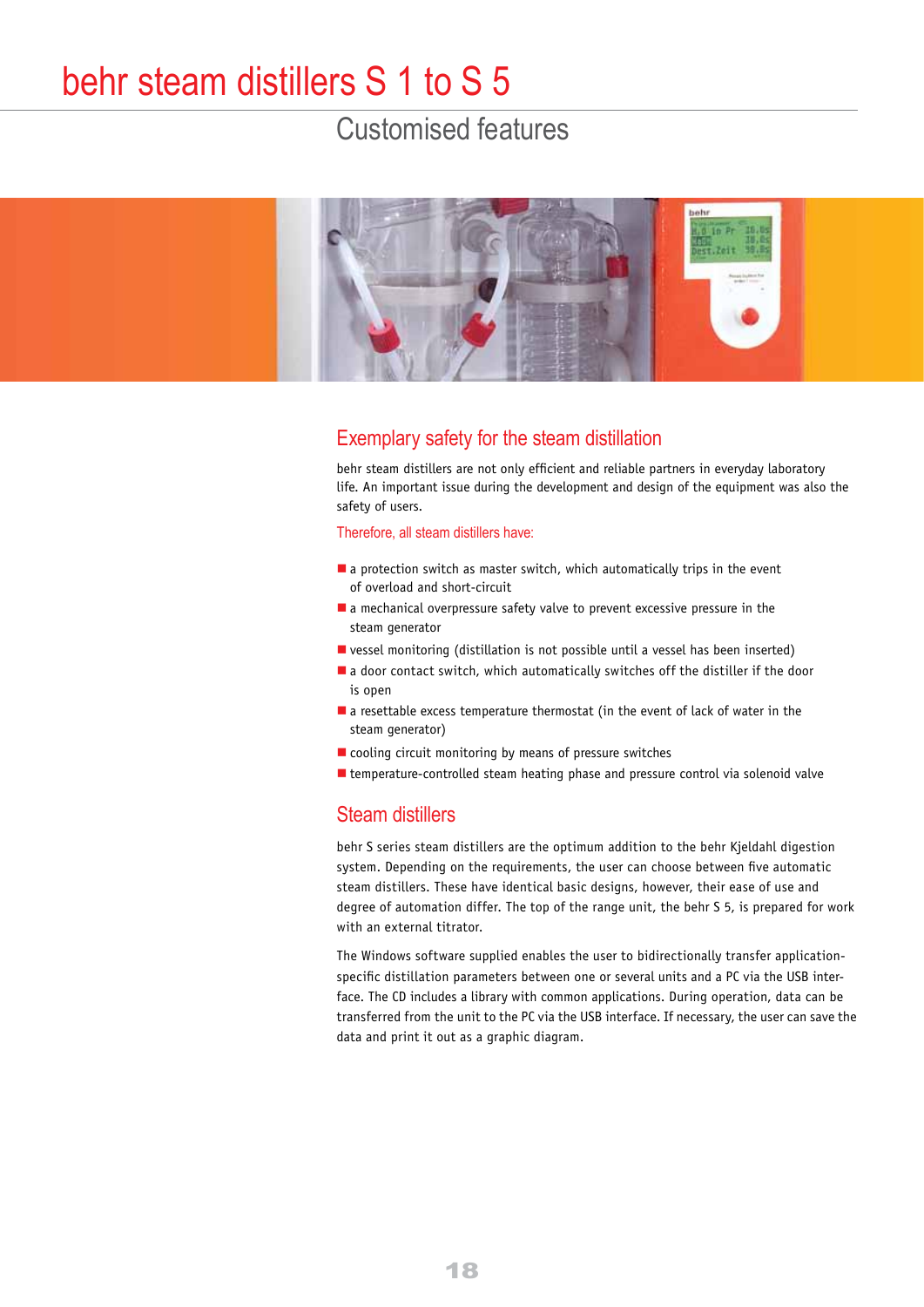#### Steam distiller S 1 with automatic addition of NaOH

- $\blacksquare$  Exemplary safety and reliability
- $\blacksquare$  Robust and insensitive housing made of polyurethane
- Distillation time approx. 3 min per sample
- $\blacksquare$  Detection limit 0.2 mg N
- Retrieval rate  $> 99.5\%$
- Reproducibility  $\pm$  1%
- Adjustable steam output (40% 100%)
- $\blacksquare$  Particularly easy, menu-driven operation using a single control (behr single-knob control)
- $\blacksquare$  Programmable reaction time
- $\blacksquare$  Programmable distillation time
- **N** USB interface
- $\blacksquare$  Level monitoring for the canister set
- $\blacksquare$  Practical quick-release clamping device, which the user can also easily operate with their left hand

#### S 1

| Type          | Product description                                                                     | Art. No.  |
|---------------|-----------------------------------------------------------------------------------------|-----------|
| .S. 1         | Steam distiller, semi-automated                                                         | 804849001 |
| <b>KAS 20</b> | Canister set for S 1 and S 2, consisting of 2 canisters<br>à 20 l, incl. float switches | 804849020 |



S 1

### Steam distiller S 2 with automatic addition of NaOH and  $\textsf{H}_{\text{2}}\textsf{O}$

- $\blacksquare$  Exemplary safety and reliability
- $\blacksquare$  Robust and insensitive housing made of polyurethane
- $\blacksquare$  Distillation time approx. 3 min per sample
- Detection limit 0.2 mg N
- Retrieval rate  $> 99.5\%$
- Reproducibility  $\pm$  1%
- Adjustable steam output (40% 100%)
- Particularly easy, menu-driven operation using a single control (behr single-knob control)
- $\blacksquare$  Programmable reaction time
- $\blacksquare$  Programmable distillation time
- $\blacksquare$  USB interface
- $\blacksquare$  Level monitoring for the canister set
- $\blacksquare$  Practical quick-release clamping device, which the user can also easily operate with their left hand

#### S 2

| Type   | Product description                                                                     | Art. No.  |
|--------|-----------------------------------------------------------------------------------------|-----------|
| .S. 2  | Steam distiller, semi-automated                                                         | 804849002 |
| KAS 20 | Canister set for S 1 and S 2, consisting of 2 canisters<br>à 20 l, incl. float switches | 804849020 |

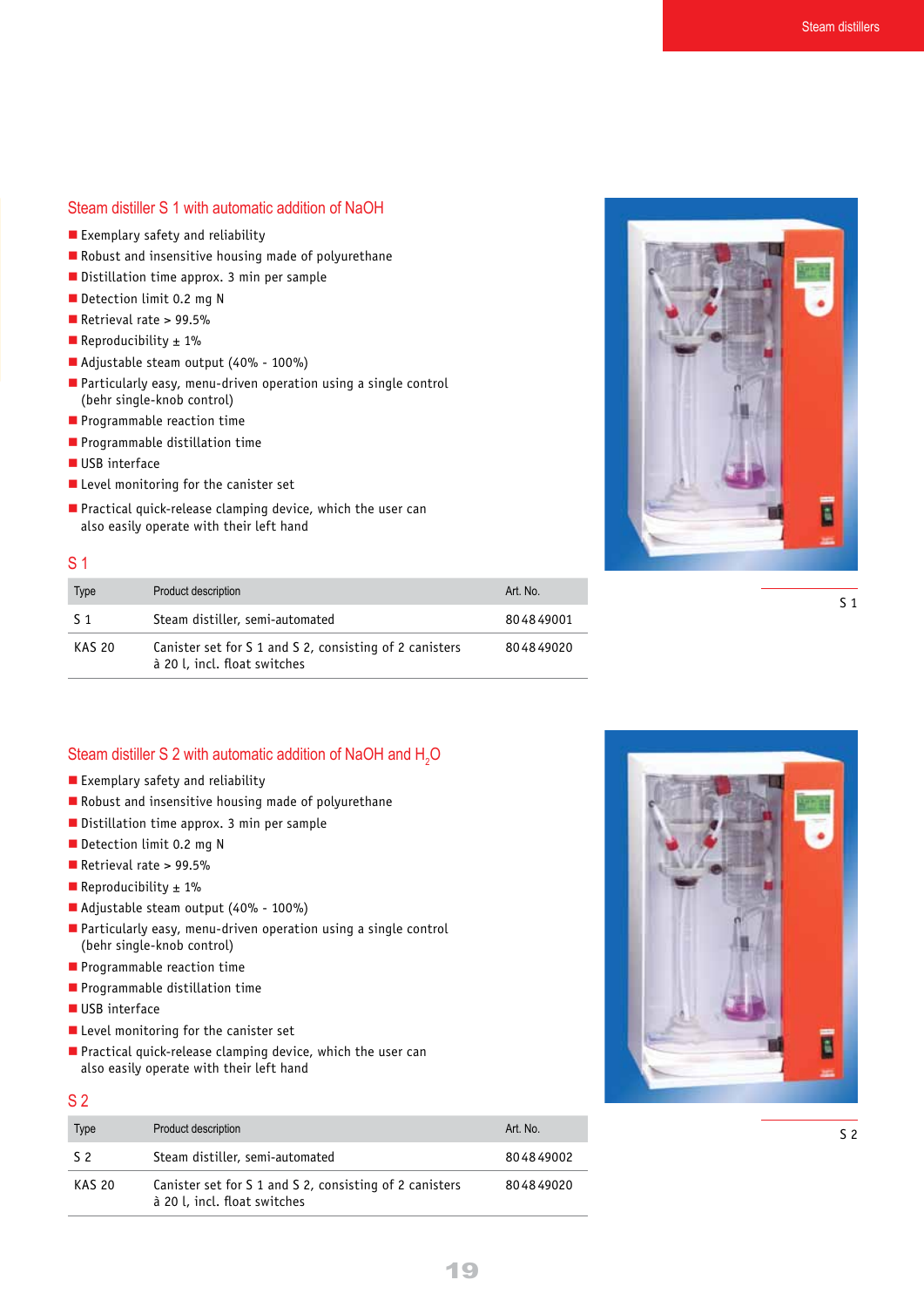

#### Steam distiller S 3 with automatic addition of NaOH and  $H_2O$  with automatic extraction of the sample residues and with 10 programs

- $\blacksquare$  Exemplary safety and reliability
- $\blacksquare$  Robust and insensitive housing made of polyurethane
- Distillation time approx. 3 min per sample
- Detection limit 0.2 mg N
- Retrieval rate >  $99.5%$
- Reproducibility  $\pm$  1%
- Adjustable steam output (40% 100%)
- $\blacksquare$  Particularly easy, menu-driven operation using a single control (behr single-knob control)
- $\blacksquare$  Programmable reaction time
- $\blacksquare$  Programmable distillation time
- $\blacksquare$  USB interface
- $\blacksquare$  Level monitoring for the canister set
- $\blacksquare$  Practical quick-release clamping device, which the user can also easily operate with their left hand

#### S 3

| <b>Type</b>    | Product description                                                             | Art. No.  |
|----------------|---------------------------------------------------------------------------------|-----------|
| S <sub>3</sub> | Steam distiller, semi-automated                                                 | 804849003 |
| KAS 30         | Canister set for S 3, consisting of 3 canisters à 20 l,<br>incl. float switches | 804849030 |



Steam distiller S 4 with automatic addition of NaOH,  $H_2O$  and  $H_3BO_3$  with automatic extraction of the sample residues and with 99 programs

- $\blacksquare$  Exemplary safety and reliability
- $\blacksquare$  Robust and insensitive housing made of polyurethane
- $\blacksquare$  Distillation time approx. 3 min per sample
- Detection limit 0.2 mg N
- Retrieval rate >  $99.5%$
- Reproducibility  $\pm$  1%
- Adjustable steam output (40% 100%)
- **n** Particularly easy, menu-driven operation using a single control (behr single-knob control)
- $\blacksquare$  Programmable reaction time
- $\blacksquare$  Programmable distillation time
- $\blacksquare$  USB interface
- $\blacksquare$  Level monitoring for the canister set
- $\blacksquare$  Practical quick-release clamping device, which the user can also easily operate with their left hand

#### S 4

| <b>Type</b> | Product description                                                                     | Art. No.  |
|-------------|-----------------------------------------------------------------------------------------|-----------|
| S 4         | Steam distiller, fully automatic                                                        | 804849004 |
| KAS 40      | Canister set for S 4 and S 5, consisting of 4 canisters<br>à 20 l, incl. float switches | 804849040 |

S 4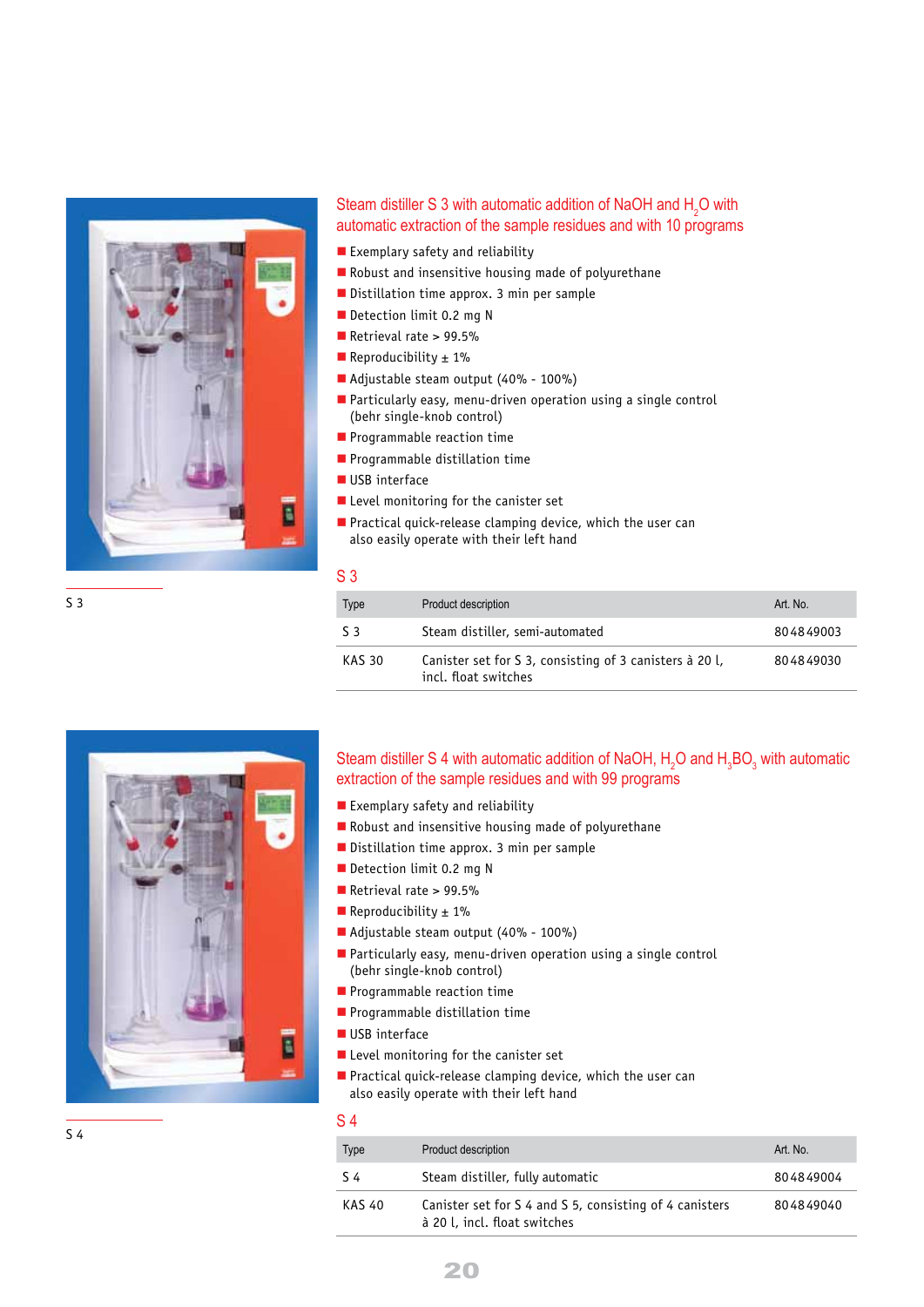#### Steam distiller S 5 with automatic addition of NaOH,  $H_2O$  and  $H_3BO_3$  with automatic extraction of the sample residues, with 99 programs and a connection option for external titrator

- $\blacksquare$  Exemplary safety and reliability
- $\blacksquare$  Robust and insensitive housing made of polyurethane
- $\blacksquare$  Distillation time approx. 3 min per sample
- $\blacksquare$  Detection limit 0.1 mg N
- Retrieval rate  $> 99.5%$
- Reproducibility  $\pm$  1%
- Adjustable steam output  $(40\% 100\%)$
- $\blacksquare$  Particularly easy, menu-driven operation using a single control (behr single-knob control)
- $\blacksquare$  Programmable reaction time
- $\blacksquare$  Programmable distillation time
- $\blacksquare$  USB interface
- $\blacksquare$  Level monitoring for the canister set
- $\blacksquare$  Practical quick-release clamping device, which the user can also easily operate with their left hand

#### S 5

| <b>Type</b>    | <b>Product description</b>                                                              | Art. No.  |
|----------------|-----------------------------------------------------------------------------------------|-----------|
| S 5            | Steam distiller, fully automatic, prepared<br>for external titrator (e.g. TB 1)         | 804849005 |
| <b>KAS 40</b>  | Canister set for S 4 and S 5, consisting of 4 canisters<br>à 20 l, incl. float switches | 804849040 |
| TB 1           | Titration module for connection to the S 5 steam<br>distilling apparatus                | 804849006 |
| <b>SRP-275</b> | Bixolon dot matrix printer                                                              | B00218038 |

#### Technical data for steam distillers

|                              | S <sub>1</sub>                                                                    | S <sub>2</sub> | S <sub>3</sub> | S <sub>4</sub> | S <sub>5</sub> |
|------------------------------|-----------------------------------------------------------------------------------|----------------|----------------|----------------|----------------|
| Voltage                      | 230 VAC/115 VAC                                                                   |                |                |                |                |
| <b>Frequency</b>             | 50/60 Hz                                                                          |                |                |                |                |
| <b>Power consumption</b>     | 1700 W                                                                            |                |                |                |                |
| <b>Current consumption</b>   | 9 A/18 A                                                                          |                |                |                |                |
| Cooling water consumption    | approx. $5 \frac{1}{min}$                                                         |                |                |                |                |
| <b>Distillation time</b>     | approx. 2 - 4 min per sample                                                      |                |                |                |                |
| <b>Storage container</b>     | Any size required. Recommendation: behrotest® KAS canister sets                   |                |                |                |                |
| <b>Interface</b>             | <b>USB</b>                                                                        |                |                |                |                |
| <b>Display</b>               | LCD                                                                               |                |                |                |                |
| <b>Programs</b>              | $\mathbf{1}$<br>$\mathbf{1}$<br>10<br>100<br>100                                  |                |                |                |                |
| Dimensions (W x H x D in cm) | approx. 41 x 67.5 x 41                                                            |                |                |                |                |
| Weight                       | approx. 32 kg<br>approx. 34 kg<br>approx. 36 kg<br>approx. 35 kg<br>approx. 35 kg |                |                |                |                |
| <b>Titrator connection</b>   | no<br>no<br>no<br>no<br>yes                                                       |                |                |                |                |



S 5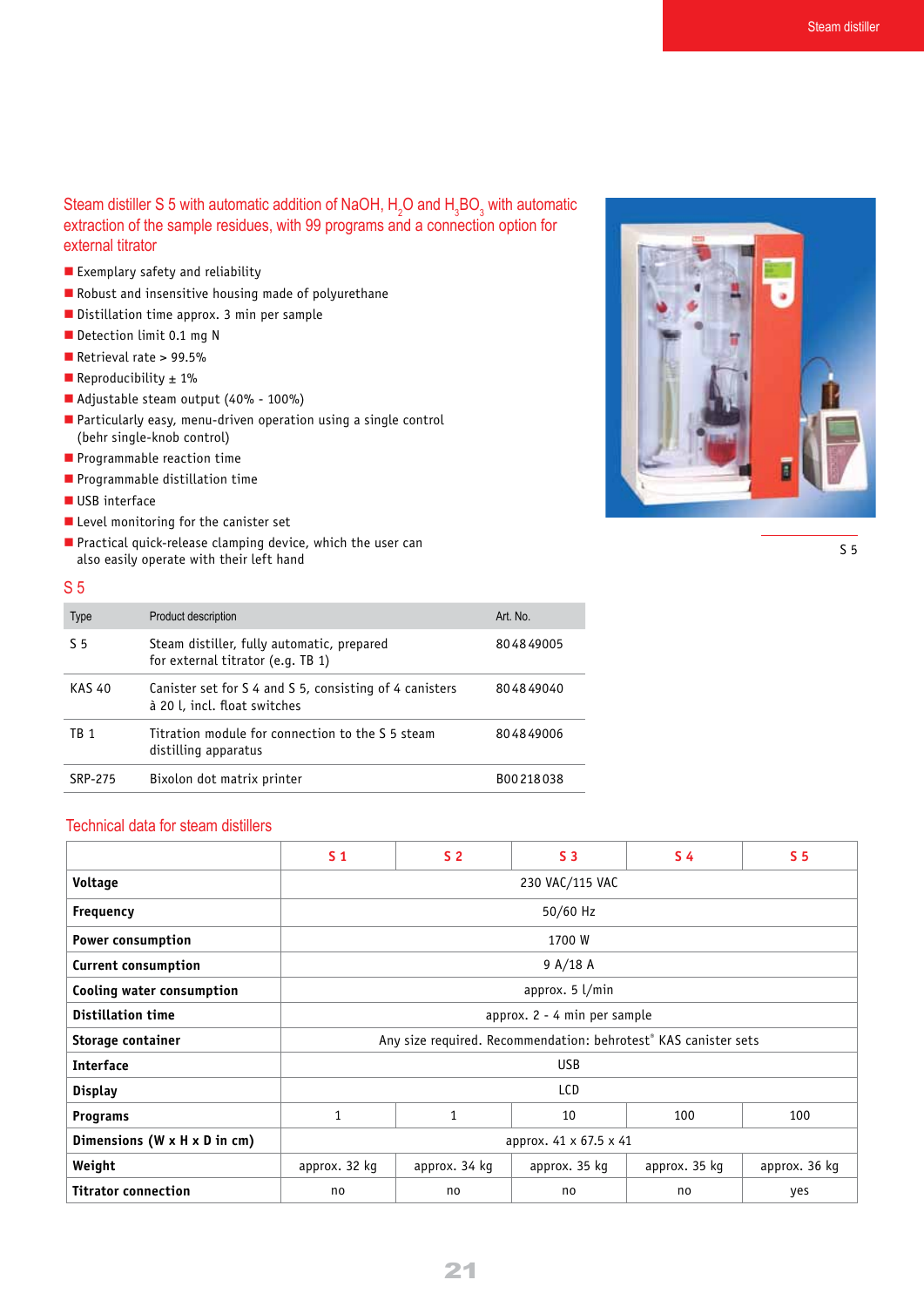

### Features of the various units

|                                                      | S <sub>1</sub>           | S <sub>2</sub>           | S <sub>3</sub> | S <sub>4</sub>           | S <sub>5</sub> |
|------------------------------------------------------|--------------------------|--------------------------|----------------|--------------------------|----------------|
| Automatic addition of H <sub>2</sub> O               | -                        | $+$                      | $+$            | $+$                      | $+$            |
| Automatic addition of NaOH                           | $\ddot{}$                | $\ddot{}$                | $\ddot{}$      | $+$                      | $\ddot{}$      |
| Automatic addition of H <sub>3</sub> BO <sub>3</sub> | $\overline{\phantom{0}}$ |                          | $\equiv$       | $+$                      | $+$            |
| Manual addition of H <sub>2</sub> O                  |                          | $\ddot{}$                | $\ddot{}$      | $\ddot{}$                | $\ddot{}$      |
| Manual addition of NaOH                              | $\ddot{}$                | $\ddot{}$                | $\ddot{}$      | $+$                      | $\ddot{}$      |
| Manual addition of H <sub>3</sub> BO <sub>3</sub>    | -                        | $\overline{\phantom{0}}$ | -              | $+$                      | $\ddot{}$      |
| Automatic extraction of the sample residues          | -                        | $\overline{\phantom{0}}$ | $\ddot{}$      | $+$                      | $\ddot{}$      |
| Number of programs                                   | 1                        | 1                        | 10             | 99                       | 99             |
| Titrator connection option                           | $\overline{\phantom{0}}$ | $\overline{\phantom{0}}$ | -              | $\overline{\phantom{a}}$ | $+$            |
|                                                      |                          |                          |                |                          |                |
| Programmable reaction time                           | $\ddot{}$                |                          |                |                          |                |
| Programmable distillation time                       | $\ddot{}$                |                          |                |                          |                |
| Automatic steam generation                           |                          |                          | $\ddot{}$      |                          |                |
| Adjustable steam output (40% - 100%)                 |                          |                          | $\ddot{}$      |                          |                |
| Separate purging program                             | $\ddot{}$                |                          |                |                          |                |
| Display language selectable by user                  | $\ddot{}$                |                          |                |                          |                |
| Optical error indications                            | $\ddot{}$                |                          |                |                          |                |
| Acoustic error indications                           | $\ddot{}$                |                          |                |                          |                |
| Door safety contact switch                           | $\ddot{}$                |                          |                |                          |                |
| USB interface                                        | $\ddot{}$                |                          |                |                          |                |
| Standby mode between distillations                   | $\ddot{}$                |                          |                |                          |                |
| Level monitoring for the canister set                | $\ddot{}$                |                          |                |                          |                |
| Different glass digestion tubes can be used          |                          |                          | $\ddot{}$      |                          |                |

# Adapter for the use of different digestion vessels

| Product description | Art. No.   |
|---------------------|------------|
| Microadapter 100 ml | B 00232266 |
| Büchi adapter       | B 00232254 |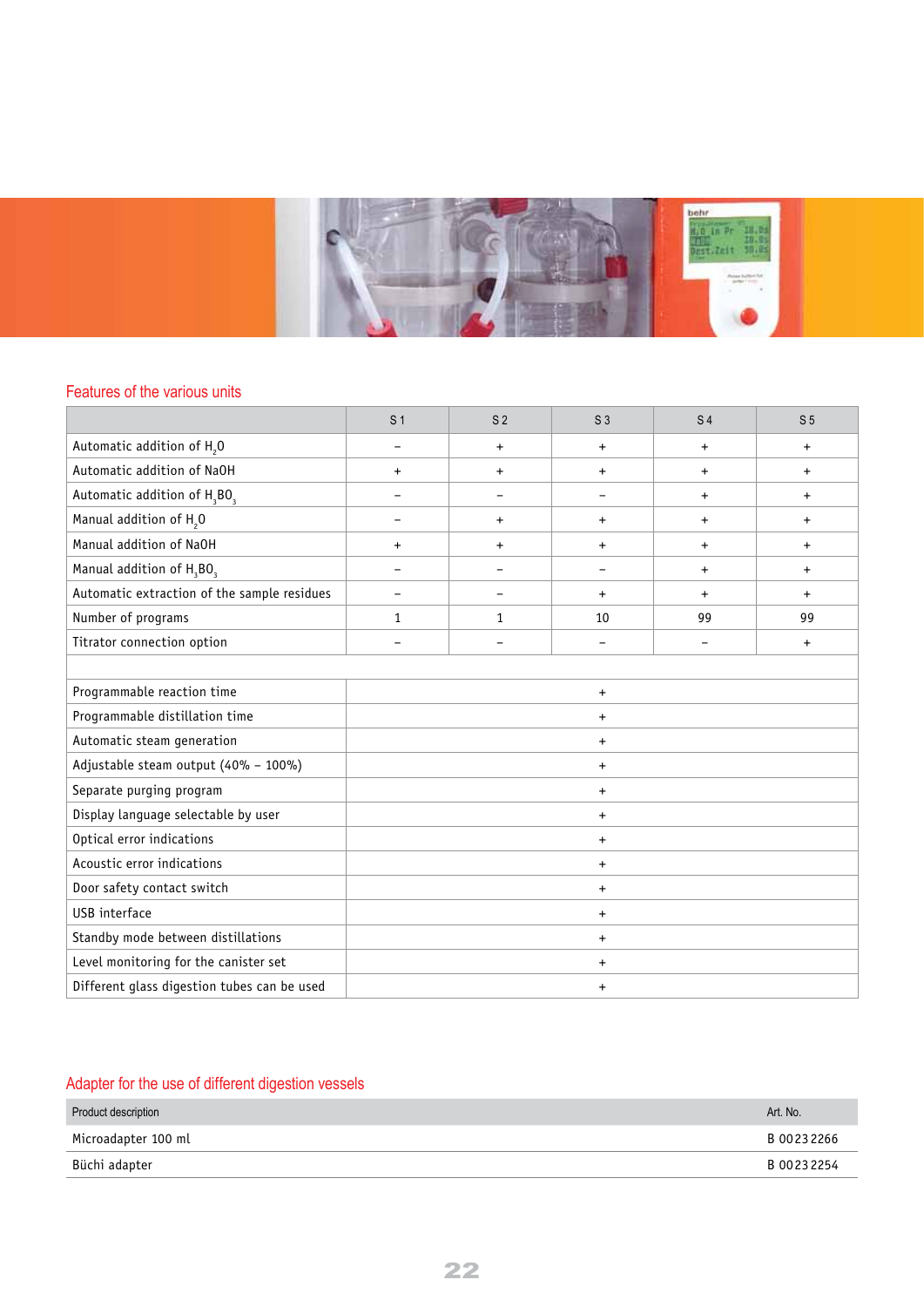### Canister sets

behr canister sets are based on hazardous goods canisters with UN approval.

The level sensors form a unit with the screw caps. If necessary, the user can therefore also directly connect commercial chemical containers without any need for dangerous refilling or transfer actions.

#### Canister sets

| <b>Type</b>   | Product description                                                                     | Art. No.  |
|---------------|-----------------------------------------------------------------------------------------|-----------|
| <b>KAS 20</b> | Canister set for S 1 and S 2, consisting of 2 canisters<br>à 20 l, incl. float switches | 804849020 |
| KAS 30        | Canister set for S 3, consisting of 3 canisters<br>à 20 l, incl. float switches         | 804849030 |
| KAS 40        | Canister set for S 4 and S 5, consisting of 4 canisters<br>à 20 l, incl. float switches | 804849040 |



Canister with level sensor for NaOH

## Manual titration station STI

The STI manual titration station consists of:

- $\blacksquare$  a burette with digital display and
- $\blacksquare$  a magnetic stirrer with precise fitting holder for an Erlenmeyer flask

A screen serves as a neutral background and enables the user to precisely determine the colour alteration at the end of the titration. This means that the titrations are always performed under similar optical conditions. This improves the accuracy and reproducibility of the results.

The precise positioning of the vessel in the holder at the top of the magnetic stirrer also contributes towards this. The angular sides of the screen provide additional protection against lateral glare.

Manual titration station STI

| <b>Type</b> | Product description                                                                    | Art. No.  |
|-------------|----------------------------------------------------------------------------------------|-----------|
| <b>STI</b>  | Manual titration system for the determination of nitrogen<br>using the Kjeldahl method | 804842020 |
| ΤS          | Tashiro mixed indicator, 1 l                                                           | 804849148 |

#### Technical data for the manual titration station STI

| Voltage                                  | 230 VAC                          |
|------------------------------------------|----------------------------------|
| Frequency                                | 50/60 Hz                         |
| Weight                                   | approx. 3.5 kg                   |
| Dimensions in cm $(W \times D \times H)$ | approx. $33 \times 20 \times 60$ |



STI